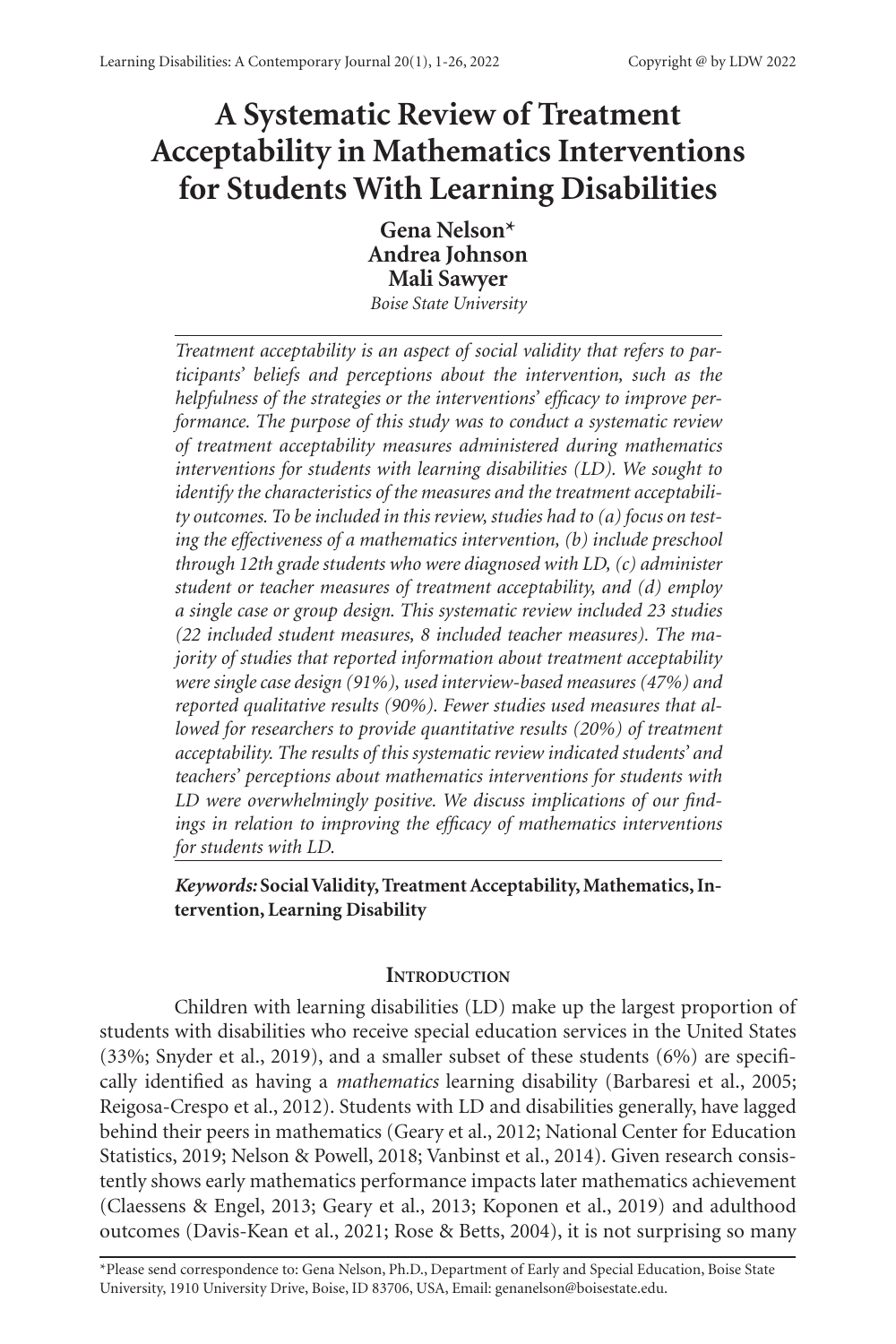mathematics intervention programs exist. In addition to understanding the effectiveness of these intervention programs on achievement outcomes, it is important to understand treatment acceptability as a way to bridge research to practice. Treatment acceptability is a component of social validity. Higher levels of treatment acceptability may impact the degree to which students comply with the intervention (Reimers et al., 1987) and whether teachers integrate the intervention into regular classroom practice (Leko, 2014; Strain et al., 2012).

The purpose of this study was to examine how treatment acceptability is measured in mathematics intervention studies, to identify the characteristics of these measures, and to report the treatment acceptability outcomes of the interventions. Specifically, we focused on treatment acceptability measures in mathematics interventions for students with LD. In the following sections, we define and describe the importance of social validity and treatment acceptability in academic interventions. Then, we describe the social importance of mathematics achievement and discuss previous systematic reviews and meta-analyses that investigated the effectiveness of mathematics interventions. Finally, we provide the research questions guiding the current study.

# *Social Validity*

In 1978, Montrose M. Wolf published a seminal article encouraging researchers in the field of applied behavior analysis to conduct work that was considered socially important. Specifically, he called for research to be validated on three levels:

> 1. The social significance of the *goals*. Are the specific behavior goals really what society wants? 2. The social appropriateness of the *procedures*. Do the ends justify the means? That is, do the participants, caregivers and other consumers consider the treatment procedures effective? 3. The social importance of the *effects*. Are consumers satisfied with the results? *All* the results, including any unpredicted ones? (Wolf, 1978, p. 207).

The judgments of the social importance of research on these three levels have since been referred to as "social validity." Since the publication of Wolf (1978), several other researchers in fields beyond applied behavior analysis have conceptualized models of social validity (see Carter & Wheeler, 2019 for a review), and have further operationalized other aspects of social validity. *Treatment acceptability* is a component of social validity that refers to the participants' perceptions of the intervention as to whether the treatment was "appropriate, fair and reasonable" (Kazdin, 1981, p. 493). Treatment acceptability is central to the judgment of the appropriateness of the intervention procedures; however, it is often difficult to parse judgments of treatment procedures from effects (Kazdin, 1981). Models of treatment acceptability acknowledge the important relations between high treatment acceptability, high compliance with the intervention, high effects, and high maintenance. Similarly, negative impacts of low treatment acceptability are low compliance, low effects, and low maintenance (Reimers et al., 1987).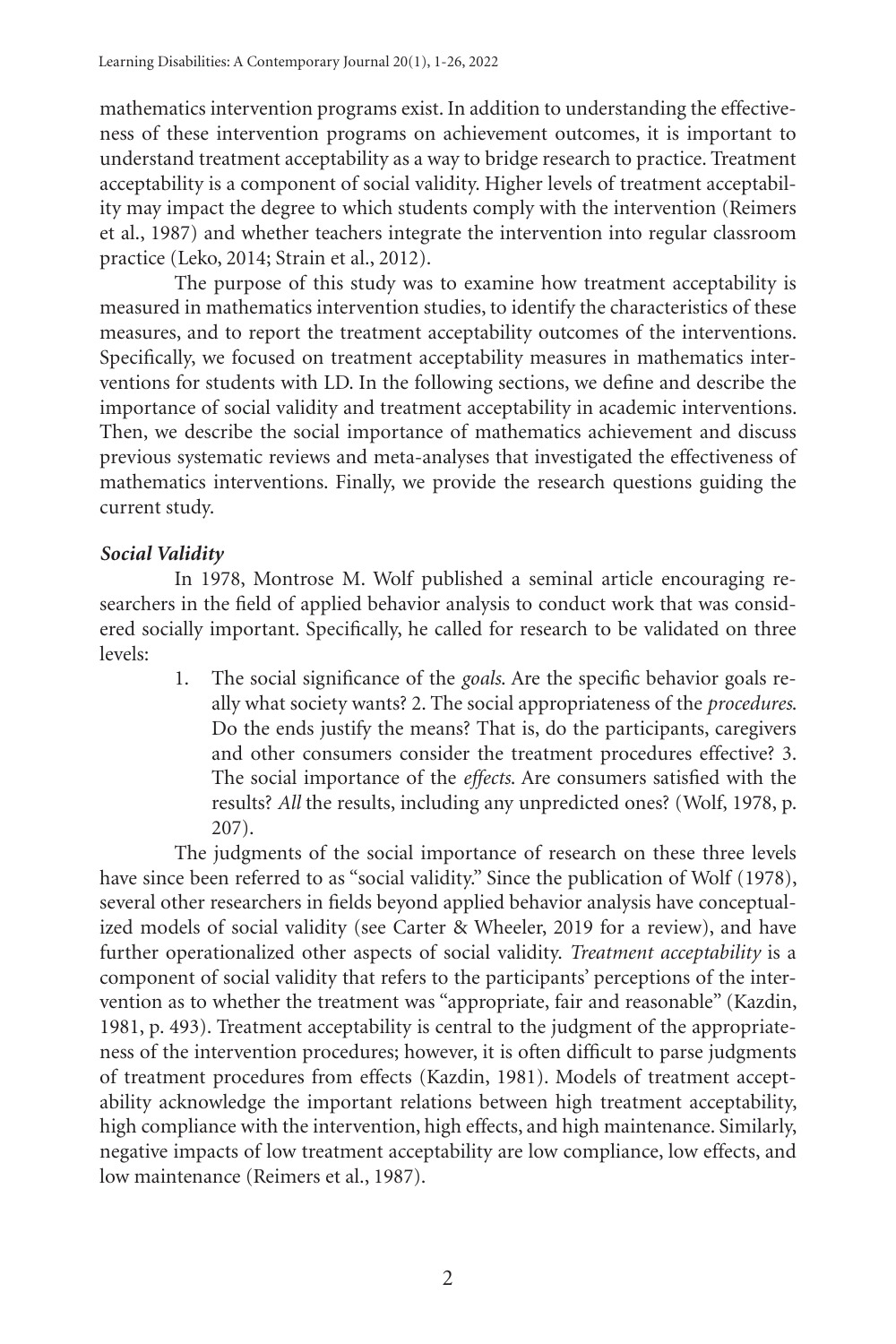# *Social Validity and Intervention Implementation*

Aspects of social validity have the potential to improve the implementation and sustainability of an intervention program (Leko, 2014; Strain et al., 2012). For example, researchers have reported on the valuable contribution of collaboration between researchers and practitioners in the development of intervention programs (Denton et al., 2003; Fuchs & Fuchs, 2001) and the importance of using typical intervention agents (i.e., teachers) within intervention studies (Horner et al., 2005). Although this study focuses on social validity and treatment acceptability, it should be noted that other aspects of intervention research also play an important role in improving implementation and sustainability of intervention effects, such as teacher training and professional development (Burns et al., 2013; Denton et al., 2003) and teachers' self-efficacy (Han & Weiss, 2005).

Given the role treatment acceptability may play in the long-term effectiveness of interventions (Leko, 2014; Strain et al., 2012), it is not surprising that the field of special education has seen an increase in the acknowledgment of social validity in research and research funding. In special education research, experts have recognized the importance of selecting dependent variables with social significance and including measures and reporting results related to social validity (Horner et al., 2005; Council for Exceptional Children, 2014). Specifically, Horner et al. (2005) called attention to selecting socially important dependent variables, demonstrating that the independent variables can be applied by typical intervention agents in typical settings, and selecting interventions that are feasible and cost effective. Related to treatment acceptability, Horner et al. (2005) emphasized reporting participant perceptions of acceptable procedures, effective procedures, feasibility, and continued use of the procedures. With the rise in social validity research and heightened awareness related to overall research study quality, educational funding agencies have also started encouraging researchers to consider social validity in grant proposals. Both federal (U.S. Department of Education, Office of Special Education Programs, 2020) and private (Nuffield Foundation, 2021) grant funding agencies call for researchers to administer and collect social validity data.

# *Previous Research on Social Validity and Interventions*

Despite increased awareness of the importance of considering social validity in education-related research, several reviews of research have highlighted too few studies address social validity. Authors have conducted reviews of social validity in several fields such as reading interventions (Lindo & Elleman, 2010), early language interventions (Larson et al., 2020), behavior interventions (Park & Blair, 2019), and single-case design generally (Snodgrass et al., 2018). Collectively, the results of these previous studies reported the prevalence of and extent to which social validity was measured in intervention studies was low. For example, Snodgrass et al. (2018) reviewed publications in six top special education journals from 2005 to 2016 and determined only 26.8% of single-case design studies included a measure of social validity. This is surprising given the emphasis of social validity in single-case design quality indicators for special education research (Horner et al., 2005).

To date, we were not able to locate a systematic review focused on examining measures of social validity in mathematics interventions. Conducting a systematic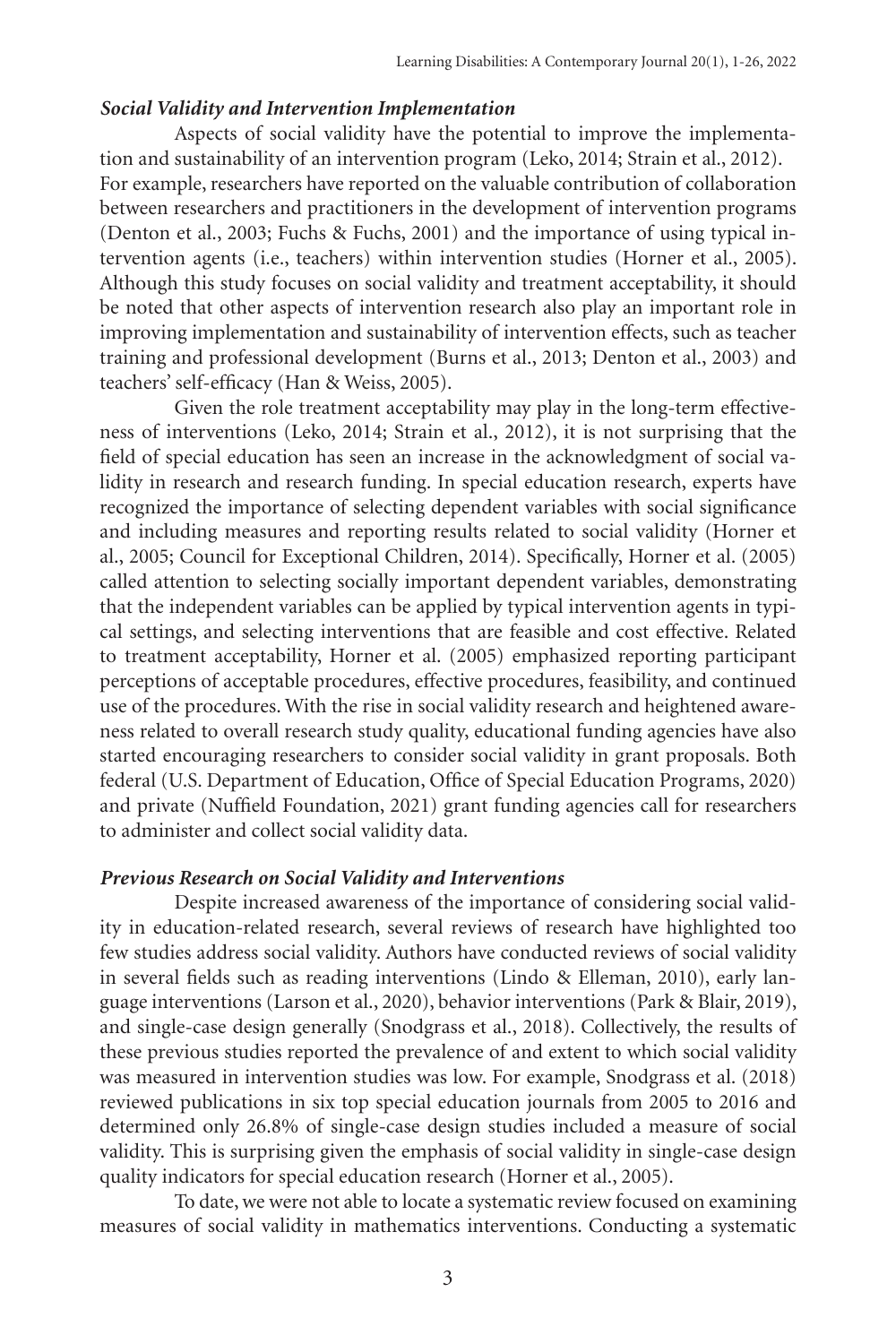review of the treatment acceptability of mathematics interventions for students with disabilities can identify the degree to which measures of student perceptions of the intervention are administered and what the characteristics of those measures are. Moreover, the results of this review can shed light on the relation between treatment acceptability and intervention outcomes, thereby having the potential to inform the development of future interventions for students with LD.

# *Mathematics Achievement for Students with Disabilities*

Mathematics achievement for all students is important to society for a variety of reasons. Perhaps most salient is the fact that professional and daily living skills increasingly rely on the use of science, technology, mathematics, and problemsolving skills. Adults need to demonstrate mathematics proficiency in order to enter careers with the highest expected rates of growth, such as technicians for alternative forms of energy, healthcare professionals, security analysts, and software developers (U.S. Bureau of Labor Statistics, 2019). Basic mathematics skills are also required for adults to assess short- and long-term benefits of health care decisions (Peters et al., 2007), as well as independent skills such as paying bills, acquiring loans, and creating a budget.

Despite mathematics' central role in professional and everyday life, students with LD lag behind their peers in mathematics achievement, with gaps in achievement widening over time (Nelson & Powell, 2018). Previous researchers have reported initial and continued gaps in achievement across different domains in mathematics and grade levels (Chong & Siegel, 2008; Geary, 2011; Schwenck et al., 2015; Vanbinst et al., 2014). Given the generally stagnant mathematics performance of students with disabilities, researchers continue to develop and test the efficacy of interventions for students with or at risk of disabilities (e.g., Moser Opitz et al., 2017; Toll & Van Luit, 2012; Zhang et al., 2021), with encouraging and positive results.

With the rise of empirical investigations of mathematics interventions, the number of research syntheses focused on mathematics interventions is expected. Meta-analyses and systematic reviews have the potential to identify effective instructional components (e.g., explicit and systematic instruction, using concrete and pictorial representations) that yield larger effects for students with disabilities. Often, the results of research syntheses are considered in identifying evidence-based practices for students with disabilities (Therrien et al., 2020). In a review of the literature from 2000 to 2020, Nelson, Crawford et al. (2022) identified 36 syntheses (systematic review, evidence-based review, or meta-analysis) focused on mathematics interventions for students with LD or mathematics difficulty. Nelson, Crawford et al. (2022) reported the syntheses focused on several content areas and instructional strategies including, for example, word problem solving (e.g., Cook et al., 2020; Lein et al., 2020), fractions (e.g., Hwang et al., 2019; Shin & Bryant, 2015), computer-assisted learning and technology (e.g., Kiru et al., 2018; Ran et al. (2020), and schema-based instruction (e.g., Jitendra et al., 2015). Across syntheses, Nelson, Crawford et al. (2022) predominantly reported moderate and large summary effect sizes on mathematics achievement. Despite positive effects on mathematics achievement, the authors also reported only three (8%) of the included syntheses reported intervention outcomes related to social validity (Jitendra et al., 2015; Misquitta, 2011; Nelson, Hunt et al., 2022).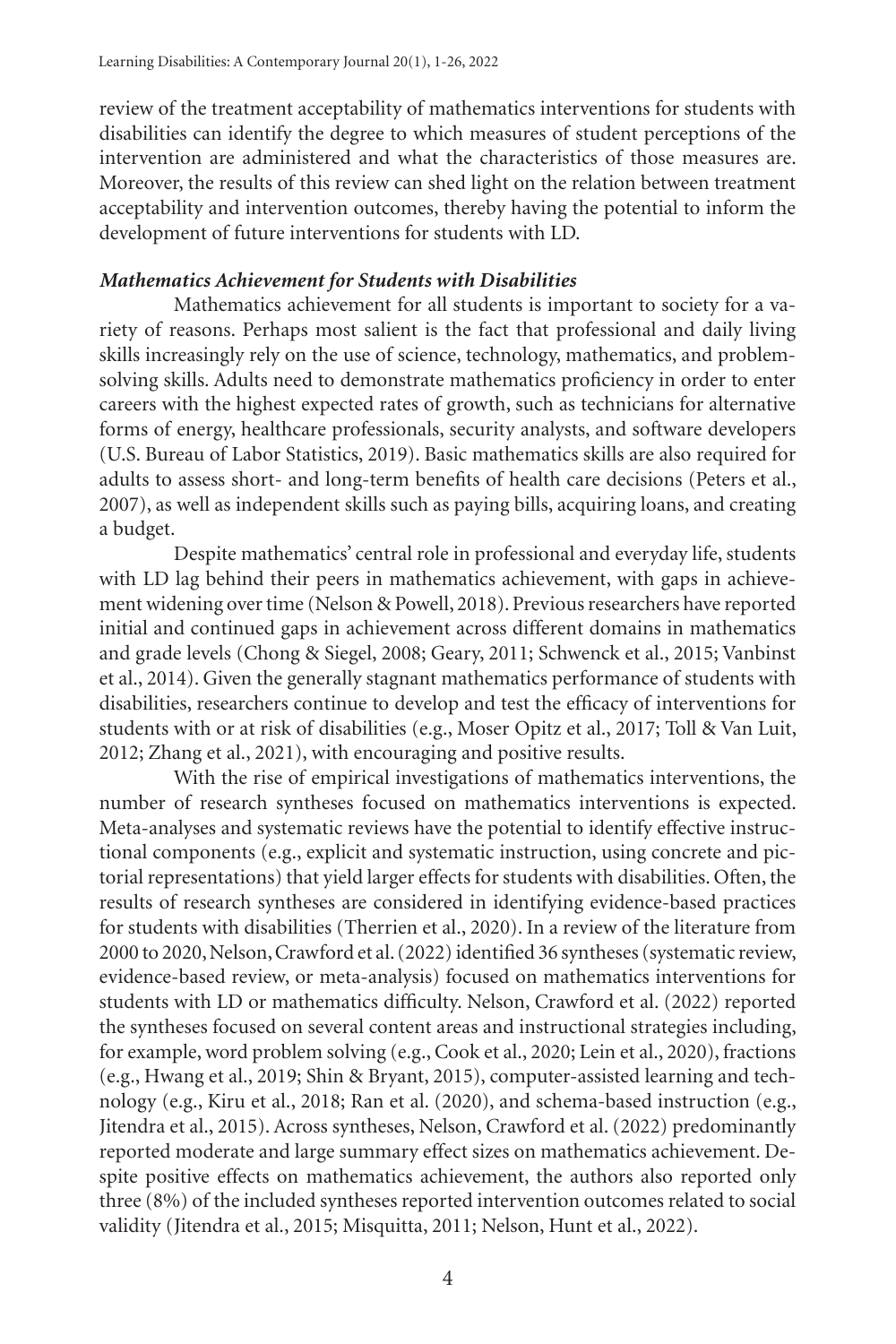This brings into question whether the authors of the 36 syntheses had enough information from included studies to report on social validity (i.e., are intervention studies reporting social validity outcomes for researchers to syntheses?). Nelson, Hunt et al. (2022) reported that one study in their synthesis reported social validity outcomes; therefore, they were not able to report a *synthesis* of treatment acceptability results across the nine proportional reasoning interventions in their synthesis. Misquitta (2011) simply reported that two of 10 studies included in the review on fraction interventions interviewed students at the conclusion of the intervention regarding their perceptions; the authors did not provide any further details. Jitendra et al. (2015) examined the quality of strategy instruction priming across 28 studies. The authors reported a common problem across the studies was not meeting the social validity quality indicators. Studies consistently failed to provide "evidence of acceptability, feasibility, effectiveness, or continued use of the instructional practice…" (Jitendra et al., 2015, p. 68).

Even with the large number of syntheses focused on mathematics interventions for students with LD and mathematics difficulty, a systematic review and synthesis focused on treatment acceptability has not been conducted. Although practitioners have access to a plethora of effective interventions, trends in mathematics achievement for students with LD indicate gaps in mathematics knowledge and skills remain. One potentially significant contribution of bridging research to practice is to consider the role social validity plays in mathematics interventions. A critical first step is to conduct a systematic review of treatment acceptability measures used in these intervention studies.

# *Purpose and Research Questions*

The purpose of this study was to conduct a systematic review of treatment acceptability measures (i.e., student and teacher perceptions of the intervention) used in mathematics intervention studies with school-aged children with LD. The research questions were:

- 1. For mathematics intervention studies that administered measures of treatment acceptability, what is the representation of study design (i.e., group design, single case design), mathematics content area (e.g., word problem solving) and grade level?
- 2. What are the characteristics (e.g., what aspects of student perceptions are measured, types of items, response format) of the treatment acceptability measures used in mathematics intervention studies with students with LD?
- 3. What are the reported treatment acceptability outcomes as related to the implementation of mathematics interventions for students with LD?

# **METHOD**

# *Literature Search*

We conducted an electronic search of the literature on academic interventions for students with LD in which researchers also administered a student measure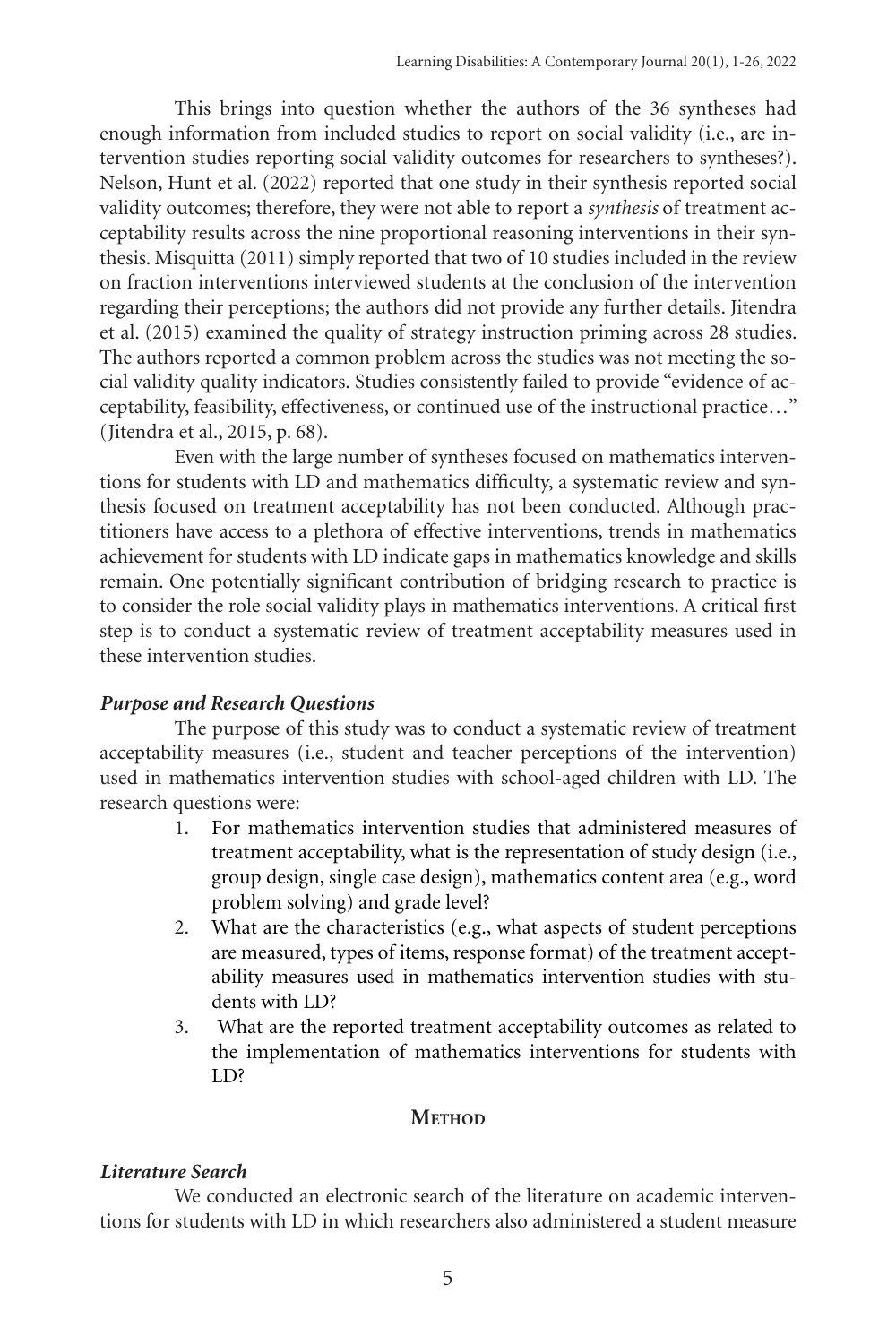of treatment acceptability. We did not restrict the date of publication for our electronic search; however, we concluded our electronic search in November 2020 and the oldest study that surfaced during our search was published in 1983. First, we conducted an electronic search of the dissertations and peer-reviewed journal articles using Academic Search Premier, Education Research Complete, Educational Resources Information Center (ERIC), PsycARTICLES, and PsycINFO. Next, we identified studies for this systematic review using the following Boolean search string: ("social validity" OR "treatment acceptability" OR "treatment feasibility" OR "social importance" OR "social acceptability") AND intervention AND ("learning disabilit\*" OR "learning difficult\*" OR disabilit\*). This search initially resulted in 1,069 abstracts, with 621 abstracts after duplicates were removed across databases.

Second, we identified five peer-reviewed journals focused specifically on publishing research on students with learning disabilities and scanned their electronic table of contents (*Learning Disabilities: A Contemporary Journal*; *Learning Disabilities Research & Practice*, *Learning Disability Quarterly*, *Journal of Learning Disabilities, The Journal of Special Education*). From the table of contents review we identified an additional 241 abstracts for review. Finally, we reviewed the curriculum vitae of two authors who conduct research in mathematics intervention and had three or more publications identified for inclusion.

# *Inclusion Criteria*

We included studies published in English that met the following inclusion criteria.

- 1. The focus of the study was on testing the effectiveness of a mathematics content or instructional strategy intervention. Other types of interventions, such as those focused on reading, writing, spelling, behavior, social skills, communication, etc. were excluded.
- 2. The participants in the study were in preschool through 12th grade and had diagnosed LD. Studies that included participants who were typically achieving, at-risk for learning disabilities, or had other diagnosed disabilities (e.g., Autism spectrum disorders, ADHD, emotional behavior disabilities) were excluded unless (a) participants with diagnosed LD made up 50% or more of the total participants, or (b) the study provided disaggregated treatment acceptability results for students with LD.
- 3. Students or teachers were administered a measure of treatment acceptability related to the implementation of the academic intervention. The study also included either qualitative or quantitative results related to treatment acceptability.
- 4. Studies employed a quantitative design, either a group design or singlecase design. Qualitative studies were excluded.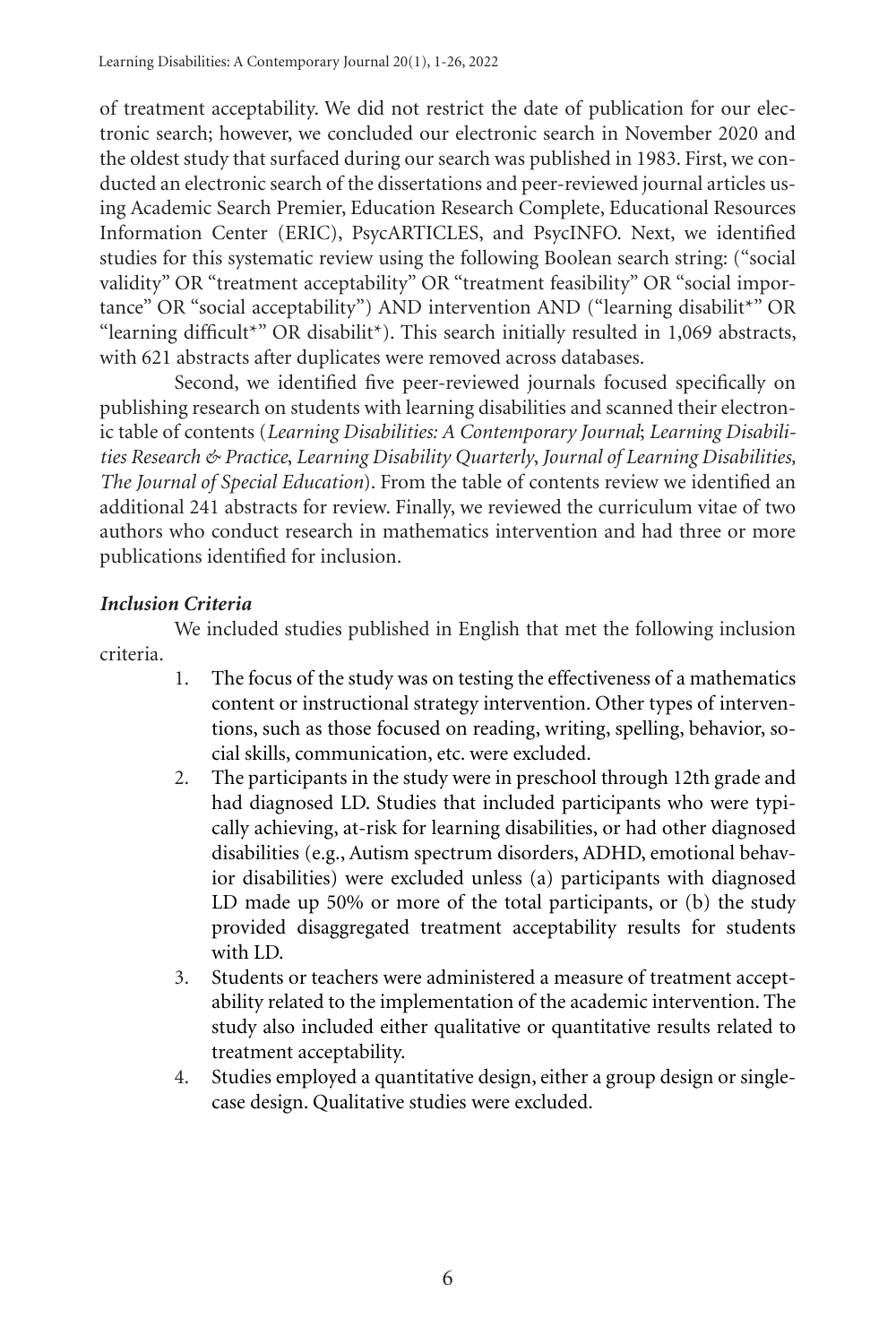## *Abstract Screening Process*



*Figure 1.* **Prisma Diagram Documenting the Literature Search Procedures**

The electronic search of databases resulted in 1,069 total abstracts, with 621 abstracts to review after duplicates were removed across databases; the electronic search of table of contents from five journals resulted in an additional 241 abstracts to review. Therefore, we reviewed 862 titles and abstracts. (See Figure 1 for a PRISMA diagram documenting the literature search process). At this stage, we excluded 751 studies for the following reasons: irrelevant (40.5%; e.g., not focused on interventions for school aged children); did not focus on students with LD (36.4%); did not focus on testing the effectiveness of a mathematics intervention (24.4%); the focus of the intervention was not on students (9.5%); students in the study were not school-aged (5.6%). The first author trained the second and third authors, a graduate student and an undergraduate student, to conduct the abstract screening using a code book with operational definitions and explanations of the inclusion criteria. For this stage of the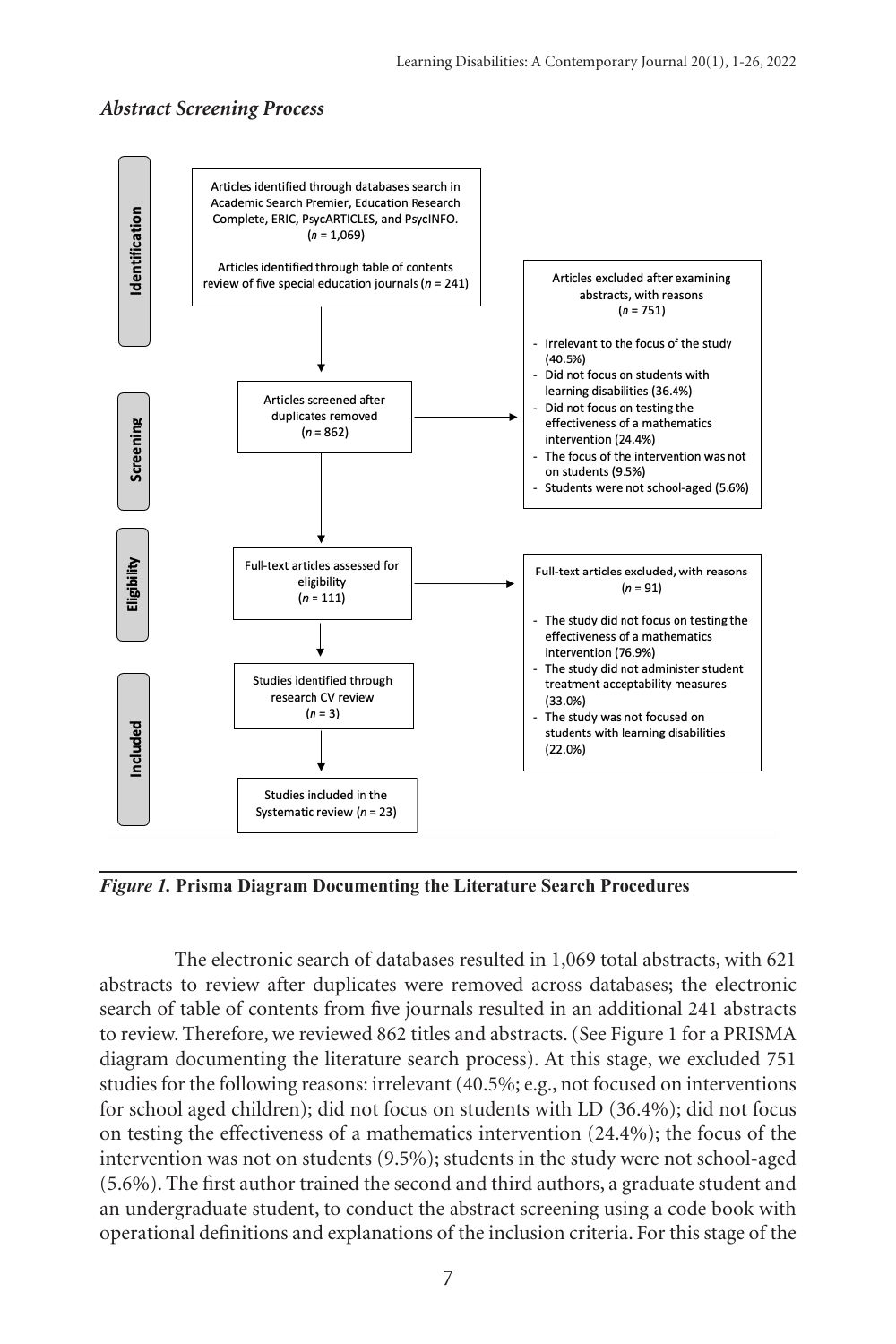screening, we also double-screened 21% of abstracts  $(k = 183)$ ; agreement was 96.7%. The first author reviewed the 6 abstracts with disagreements and none were identified for inclusion in this study.

Then, the first author reviewed the full-texts of the 111 studies identified for further review. We excluded 91 studies after completing a full-text review for the following reasons (most were excluded for more than one reason): the study was not focused on testing the effectiveness of a mathematics intervention (76.9%; most intervention studies were related to literacy); the study did not administer a treatment acceptability outcome measure (33.0%); and, the study was not focused on students with LD (22.0%; i.e., studies were focused on other disability categories or students who were at-risk). Finally, the first author located three additional studies from the review of two authors' curriculum vitae. In total, 23 studies were included in this systematic review.

# *Coding Procedures*

The first author developed the coding manual; she has experience developing coding manuals and corresponding databases for systematic reviews. The first author reviewed the coding sections of systematic reviews with a similar focus on social validity (e.g., Larson et al., 2020; Park & Blair, 2019) to identify relevant variables to code. The first author selected codes directly aligned to answering the research questions posed in this study. After the first author developed the coding manual, all authors coded the same article independently. Then, the authors discussed any issues with the codes and explanations in the coding manual and discussed any missing relevant codes that needed to be added. From there, the first author revised the coding protocol by adding codes related to intervention setting, implementation fidelity, the type of social validity measure (e.g., scale, interview), and the number of items on the measure. Then, the three authors coded two more articles and refined the coding manual after discussing any remaining concerns with the coding manual (i.e., added details to the code explanations). After the coding manual was finalized, all articles were coded by two of the authors and agreement of each assigned code was compared to determine interrater agreement. Across all articles, the interrater agreement was an average of 87.0%. The authors held meetings to discuss each of the discrepancies; the authors reviewed the code together, reviewed the original study to identify any information one of the authors missed, and agreed on a final code. The final codes were used in data analyses.

# *General Codes*

In addition to treatment acceptability measure information, we coded each study for variables in the following categories: (a) general study information (authors, year of publication, journal title, and publication type); (b) methodological information (total sample size, sample size for students with LD, design, if the study included a research question or purpose statement related to social validity;, (c) student participant characteristics (age or grade, gender, race/ethnicity, and socioeconomic status, dual language learner status), and (d) intervention features (instructional arrangement, setting, intervention agent, treatment or implementation fidelity, content area focus).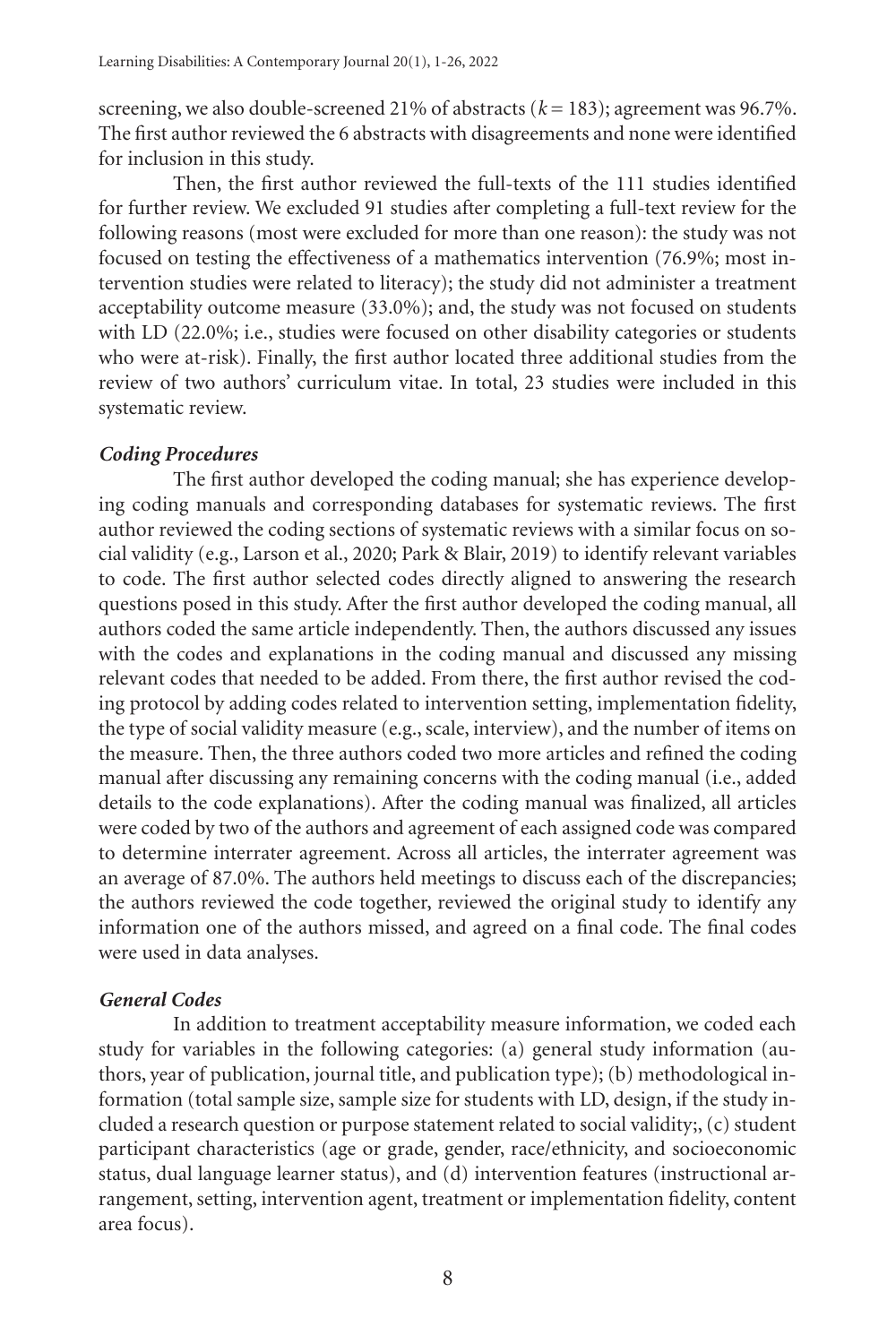## *Treatment Acceptability Measures*

We coded each study for information related to the treatment acceptability measures. We recorded if the measure was researcher-developed or if the authors provided a name of a specific social validity measure, as well as information about the reliability and validity of the measure. We recorded the response format of the measure (i.e., scale, open-response questionnaires, interviews, focus group), and the number of questions and if the questions were provided (if questions were provided, we recorded all questions). After reviewing the studies, we also identified common categories that represented the type of treatment acceptability aspects researchers measured. Then, we recorded if studies addressed those common treatment acceptability categories. For student measures, these categories included: beliefs about the effectiveness or helpfulness of the intervention, opinions about the design or format of the intervention, belief they (students) would use the strategies again, enjoyment of the intervention activities, if the intervention content was easy to understand, perceptions about the engagement of the activities, and recommendations for improvement of the intervention. For teachers measures, these categories included: cost of the intervention, beliefs that procedures were easy to follow, beliefs that students enjoyed the intervention, beliefs that student performance improved as a result of the intervention, statements that they (teachers) would use the program again or recommend it, and recommendations for improvement of the intervention program. We also recorded when the researchers collected social validity data (e.g., before, during, or after the intervention).

# *Treatment Acceptability Results*

Finally, we recorded any qualitative or quantitative results studies reported related to treatment acceptability. Qualitative results were recorded as summaries of what the authors reported and quantitative results were recorded as averages or ranges of scores the authors reported for treatment acceptability results.

# *Data Analysis*

To answer research question 1, we calculated the overall frequency with which treatment acceptability was measured according to different study features, including design, mathematics content area, and grade level. To answer research question 2, we calculated frequencies according to the characteristics of treatment acceptability measures. To answer research question 3, we recorded the number of studies that reported results in the treatment acceptability categories to identify patterns.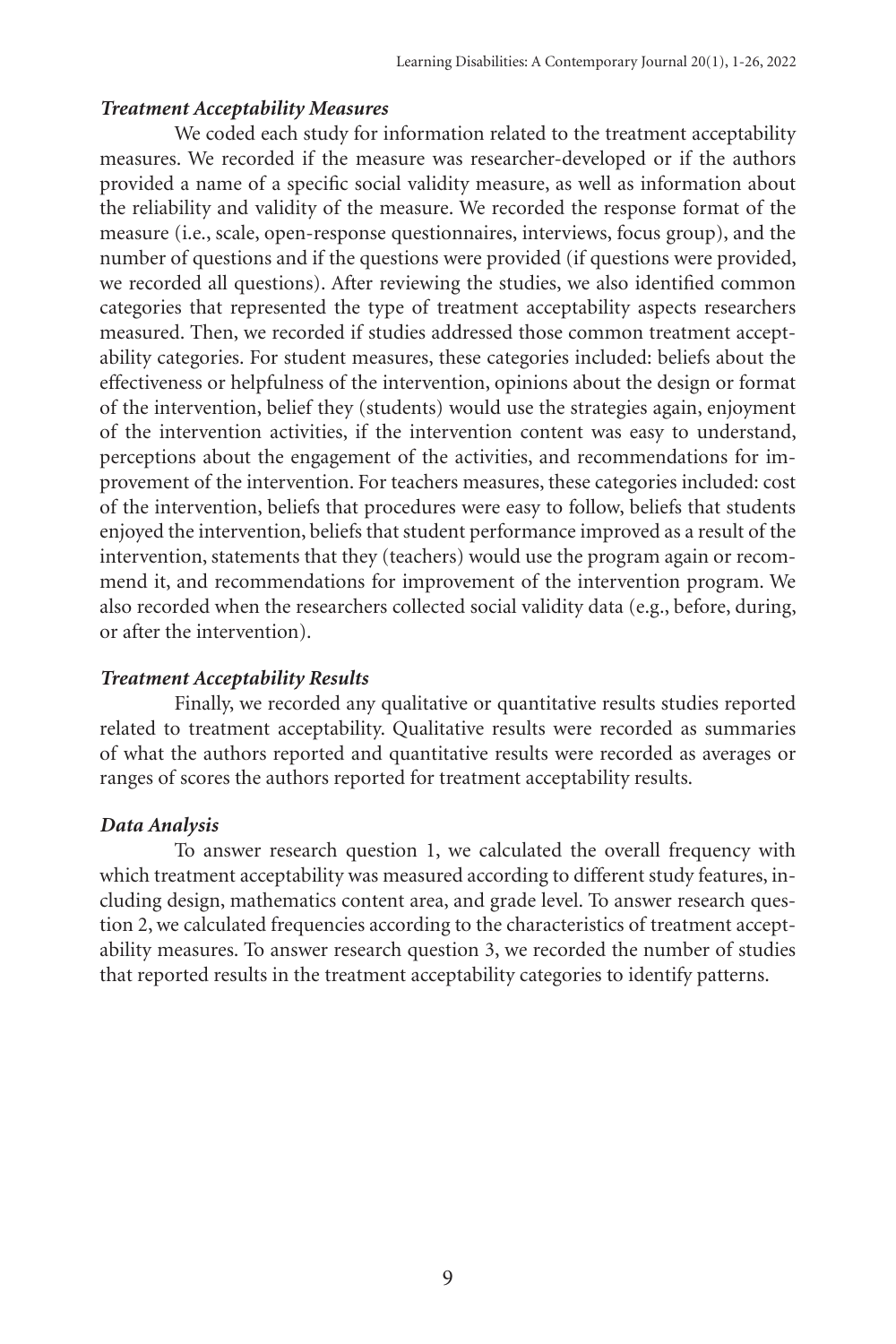| Authors (year)                  | ≷ | $\overline{L}$ | Grades        | <b>Math Content Focus</b>          | Interventionist         | Fidelity   |
|---------------------------------|---|----------------|---------------|------------------------------------|-------------------------|------------|
| Brawand et al. (2020)           |   | 6              | 7,8           | Proportional reasoning WPS         | Researcher              | 100%       |
| Bryant et al. (2015)            |   |                | 4             | Multiplication facts               | Researcher              | 94%        |
| Calhoon & Fuchs (2003)          |   | $\frac{8}{3}$  | 9, 10, 11, 12 | Computation, concepts applications | Peer                    | 90.30%     |
| Case et al. (1992)              |   |                | 5,6           | Addition, subtraction WPS          | Jndergrad student       | ž          |
| Cass et al. (2003)              |   |                | 7, 9, 10      | Area, Perimeter                    | Teacher                 | 100%       |
| Cuenca-Carlino et al. (2016)    |   |                |               | Multi-step equations               | Researcher              | 100%       |
| Dennis et al. (2016)            |   |                |               | Basic facts                        | Researcher              | 92-97%     |
| Flores et al. (2014)            |   |                | 4, 5          | Multiplication                     | Researcher              | 100%       |
| Freeman-Green et al. (2015)     |   |                | $\infty$      | WPS                                | Researcher              | 97.50%     |
| Kellems et al. (2020)           |   |                | ∞             | Multistep problems                 | $\frac{\alpha}{\alpha}$ | 89%        |
| Milton et al. (2019)            |   |                | 4,5,6         | Multiplication, division           | Teacher                 | 100%       |
| Ok & Bryant $(2016)$            |   |                |               | Multiplication facts               | Researcher              | 98%        |
| Owen & Fuchs (2002)             |   |                |               | WPS                                | Researcher              | 91.9-97.0% |
| Park et al. (2021)              |   |                | 6,7           | Multiplication                     | Researcher              | 100%       |
| Satsangi, Billman et al. (2020) |   |                | $\equiv$      | Algebra, linear equations          | Researcher              | 100%       |
| Satsangi & Bouck (2015)         |   |                | 9, 11         | Area, perimeter                    | Researcher              | 100%       |
| Satsangi et al. (2016)          |   |                | 11, 12        | Algebra                            | Researcher              | 100%       |

Table 1. Summary of Studies Included in the Systematic Review **Table 1.** *Summary of Studies Included in the Systematic Review*

**Results**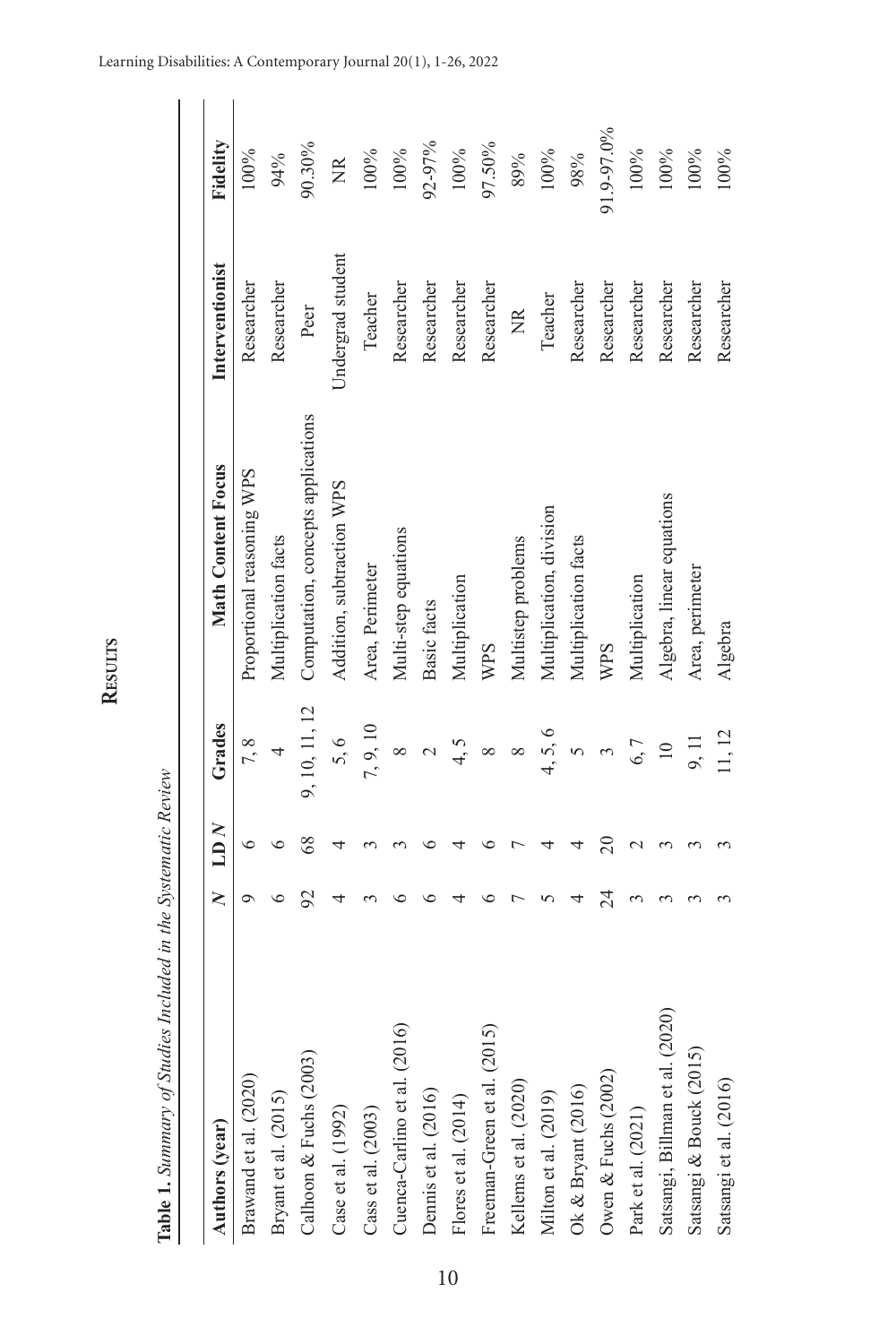| Authors (year)                                                                                                                                                                                                                                                | $N$ LD $N$ | Grades | <b>Math Content Focus</b>                   | Interventionist | Fidelity |
|---------------------------------------------------------------------------------------------------------------------------------------------------------------------------------------------------------------------------------------------------------------|------------|--------|---------------------------------------------|-----------------|----------|
| Satsangi, Hammer et al. (2020)                                                                                                                                                                                                                                |            | 9,10   | Geometry WPS                                | Researcher      | 100%     |
| Satsangi, Hammer, & Evmenova (2018)                                                                                                                                                                                                                           |            |        | Multistep equations                         | Researcher      | $00\%$   |
| Satsangi, Hammer, & Hogan (2018)                                                                                                                                                                                                                              |            |        | Geometry WPS                                | Researcher      | 100%     |
| Satsangi, Hammer, & Hogan (2019)                                                                                                                                                                                                                              |            |        | Multistep linear equations                  | Researcher      | 100%     |
| Shin & Bryant (2017)                                                                                                                                                                                                                                          |            | 6,7,8  | Fraction WPS                                | CAI             | $00\%$   |
| Strickland & Maccini (2013)                                                                                                                                                                                                                                   |            | 8,9    | Multiplying linear algebraic<br>expressions | Researcher      | 100%     |
| <i>Note</i> . $CAI =$ computer administered intervention; Fidelity = fidelity of implementation; LD $N =$ number of students in the sample with a documented<br>learning disability; NR = not reported; SCD = single case design; WPS = word problem solving. |            |        |                                             |                 |          |

Table 1. Summary of Studies Included in the Systematic Review (continued) **Table 1.** *Summary of Studies Included in the Systematic Review (continued)*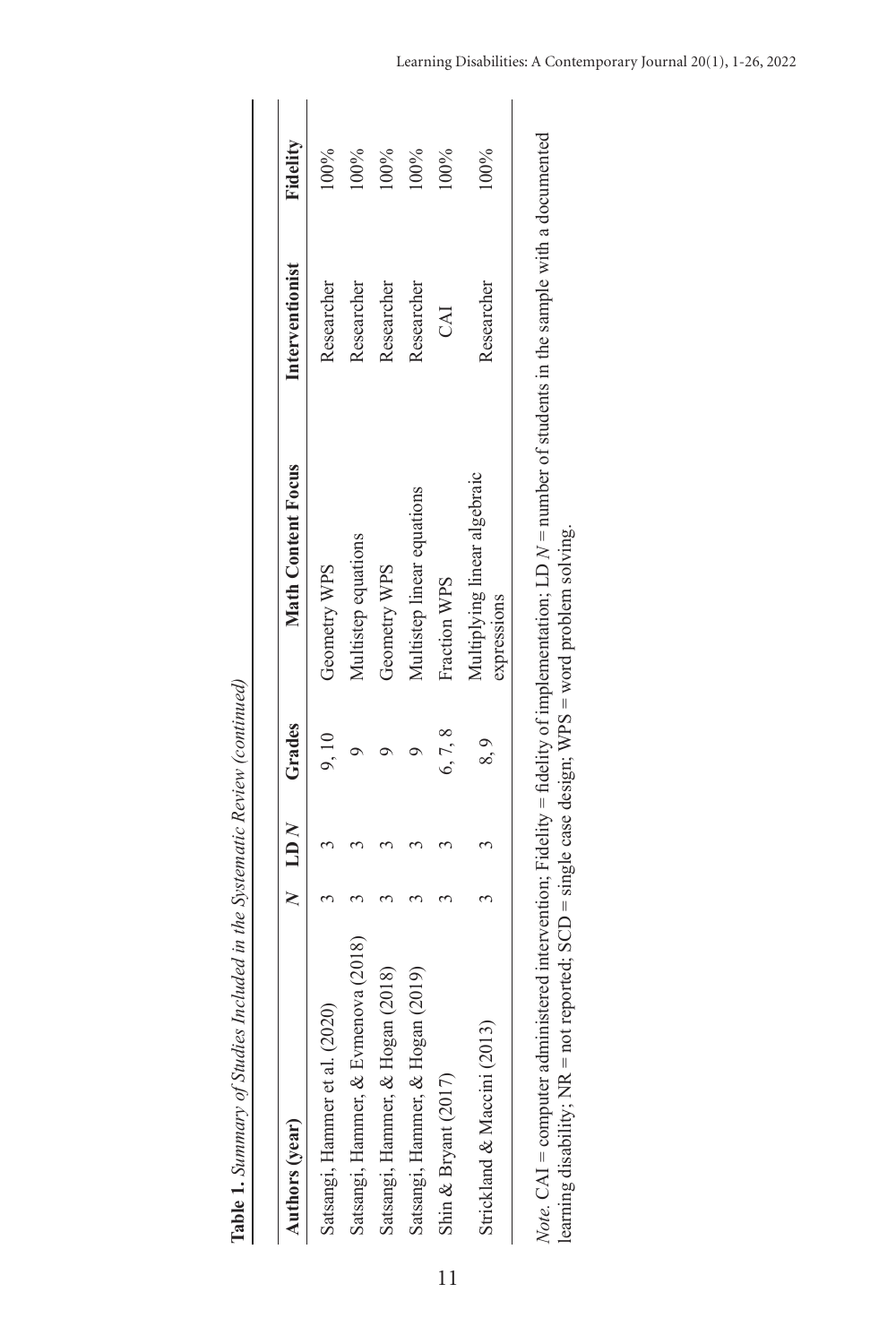Before answering our three research questions, we provide a descriptive overview of the studies included in this systematic review. Table 1 includes a summary of the 23 studies. Across the studies, There were 206 total participants, of which 170 (83%) had a diagnosed LD. The majority of studies  $(k = 17)$  included only students with LD; other disabilities represented in the studies included: intellectual disability  $(n = 13)$ , other – not specified  $(n = 8)$ , emotional behavioral disability  $(n = 4)$ , speech or language impairment ( $n = 2$ ), ADHD ( $n = 2$ ), autism spectrum disorder ( $n = 1$ )  $= 2$ ), other health impairment ( $n = 1$ ), Deaf or hard of hearing ( $n = 1$ ), and auditory processing disorder ( $n = 1$ ). Students ( $n = 195$ ) were predominantly White (46.7%) and Black (37.4%), with fewer students identifying as Hispanic (12.3%) or more than one race  $(2.6\%)$ . The majority of students  $(n = 193)$  were male  $(64.3\%)$ .

#### *The Degree to Which Treatment Acceptability is Measured*

With our first research questions, we explored the extent to which treatment acceptability is measured in mathematics intervention studies across design type, grade levels, and mathematics domains. The 23 studies that met inclusion criteria overwhelmingly used single case design methods  $(k = 21)$ . Studies focused on participants from second through 12th grades (oftentimes with a focus of participants across different grade levels), with the following distribution of studies per grade: second  $(k = 1)$ , third  $(k = 1)$ , fourth  $(k = 3)$ , fifth  $(k = 4)$ , sixth  $(k = 4)$ , seventh  $(k = 1)$ 4), eighth (*k* = 6), ninth (*k* = 8), 10th (*k* = 4), 11th (*k* = 3), 12th (*k* = 2). Studies addressed a variety of content including: word problem solving  $(k = 6)$ , computation or basic facts (*k* = 7), Algebra (*k* = 4), geometry (*k* = 4), multi-step equations (*k* = 3), proportional reasoning  $(k = 1)$ , and fractions  $(k = 1)$ . The majority of studies used researchers or graduate students as intervention agents ( $k = 17$ ), followed by teacher ( $k$ )  $= 2$ ), mix of researchers and teachers ( $k = 1$ ), peer tutoring ( $k = 1$ ), computer administration  $(k = 1)$ , and not reported  $(k = 1)$ . Finally, although all studies included in this systematic review included a measure of treatment acceptability, seven studies (30%) did not include a research question or purpose statement related to social validity.

## *Characteristics of Treatment Acceptability Measures*

With our second research question, we investigated the characteristics of the treatment acceptability measures. First, we report characteristics related to student measures, then we report characteristics teacher measures.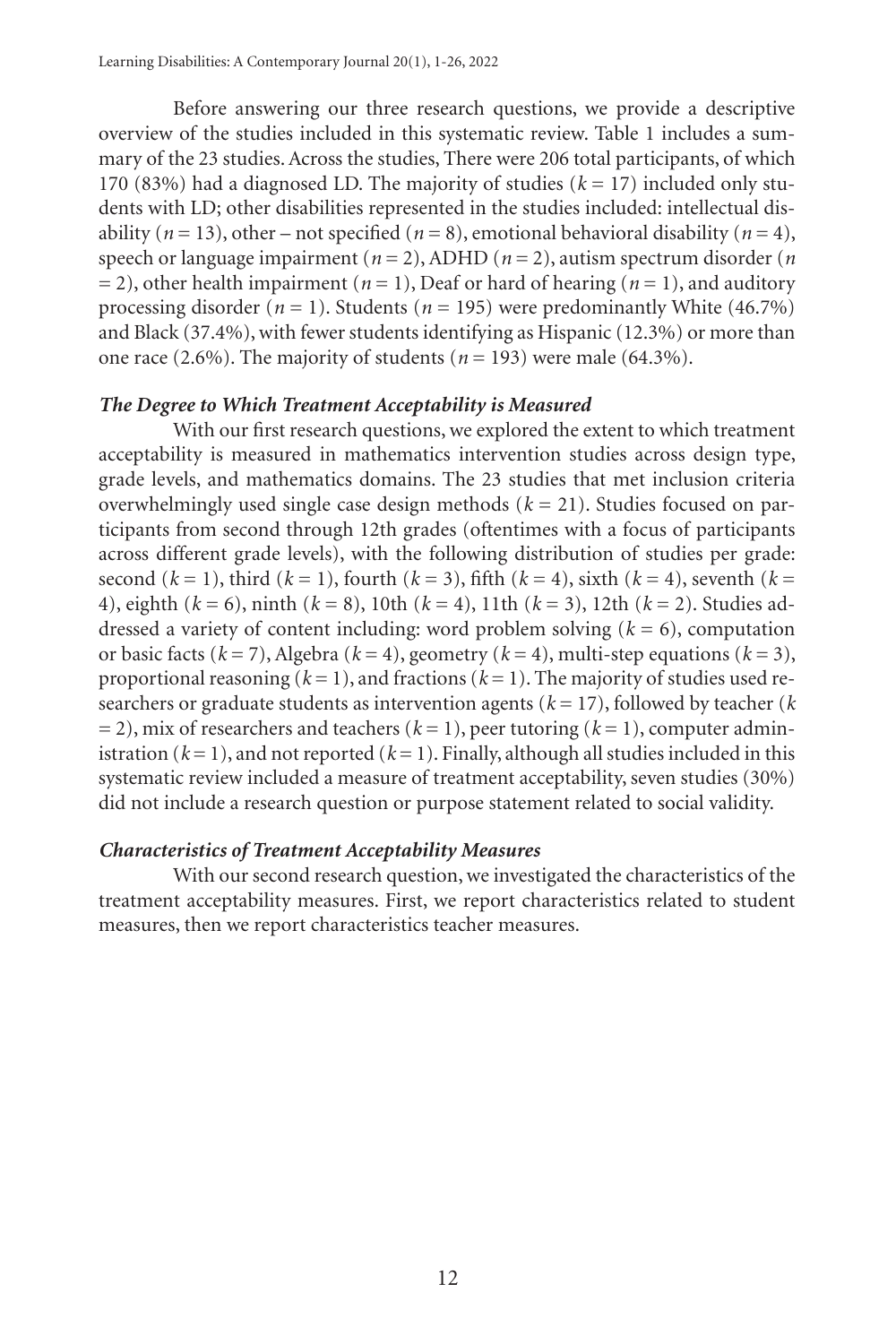|                                                  |                                       | <b>Total Questions</b> |                    |                      |
|--------------------------------------------------|---------------------------------------|------------------------|--------------------|----------------------|
| Authors (year)                                   | Measure Type                          | or Items               | Questions Provided | Quantitative Results |
| Brawand et al. (2020)                            | Scale                                 | Ř                      | $\frac{1}{2}$      | $\tilde{z}$          |
| Bryant et al. (2015) <sup>a</sup>                | Open-ended questionnaire or Interview | $\infty$               | Yes                | $\frac{1}{2}$        |
| Calhoon & Fuchs (2003)                           | Scale                                 |                        | Yes                | Yes                  |
| Case et al. (1992)                               | Interview                             | ã                      | ž                  | ž                    |
| Cass et al. (2003)                               | Interview                             | ã                      | ž                  | ž                    |
| Cuenca-Carlino et al. (2016)                     | Interview                             | $\frac{R}{R}$          | ž                  | $\frac{1}{2}$        |
| Flores et al. (2014)                             | Open-ended questionnaire              | $\widetilde{R}$        | $\frac{1}{2}$      | $\frac{1}{2}$        |
| Freeman-Green et al. (2015)                      | Scale, Open-ended questionnaire       | $7 - 10$               | $\frac{1}{2}$      | $\tilde{z}$          |
| Kellum et al. (2020)                             | Open-ended questionnaire              |                        | $\frac{1}{2}$      | ž                    |
| Milton et al. (2019)                             | Scale                                 | $\widetilde{R}$        | $\tilde{z}$        | $\frac{1}{2}$        |
| Ok $\&$ Bryant (2016)                            | Scale, Interview in-person            | 20                     | Yes <sup>b</sup>   | Yes                  |
| Owen & Fuchs (2002)                              | Scale                                 | $5 - 8$                | Yes                | Yes                  |
| Park et al. (2021)                               | Interview                             | ã                      | Yes                | $\frac{1}{2}$        |
| Satsangi, Billman et al. (2020)                  | Interview                             | ã                      | $\frac{1}{2}$      | $\frac{1}{2}$        |
| Satsangi & Bouck (2015)                          | Interview                             | 4                      | Yes                | $\overline{a}$       |
| Satsangi et al. (2016)                           | Interview                             | Ó                      | $\frac{1}{2}$      | $\frac{1}{2}$        |
| Satsangi, Hammer et al. (2020)                   | Interview                             | Ž                      | $\overline{a}$     | $\frac{1}{2}$        |
| Satsangi, Hammer, & Evmenova (2018) <sup>ª</sup> | Open-ended questionnaire or Interview | ã                      | $\frac{1}{2}$      | ž                    |

Table 2. Summary of Student Treatment Acceptability Measures from Mathematics Interventions **Table 2.** *Summary of Student Treatment Acceptability Measures from Mathematics Interventions*

*Characteristics of Student Measures*

Characteristics of Student Measures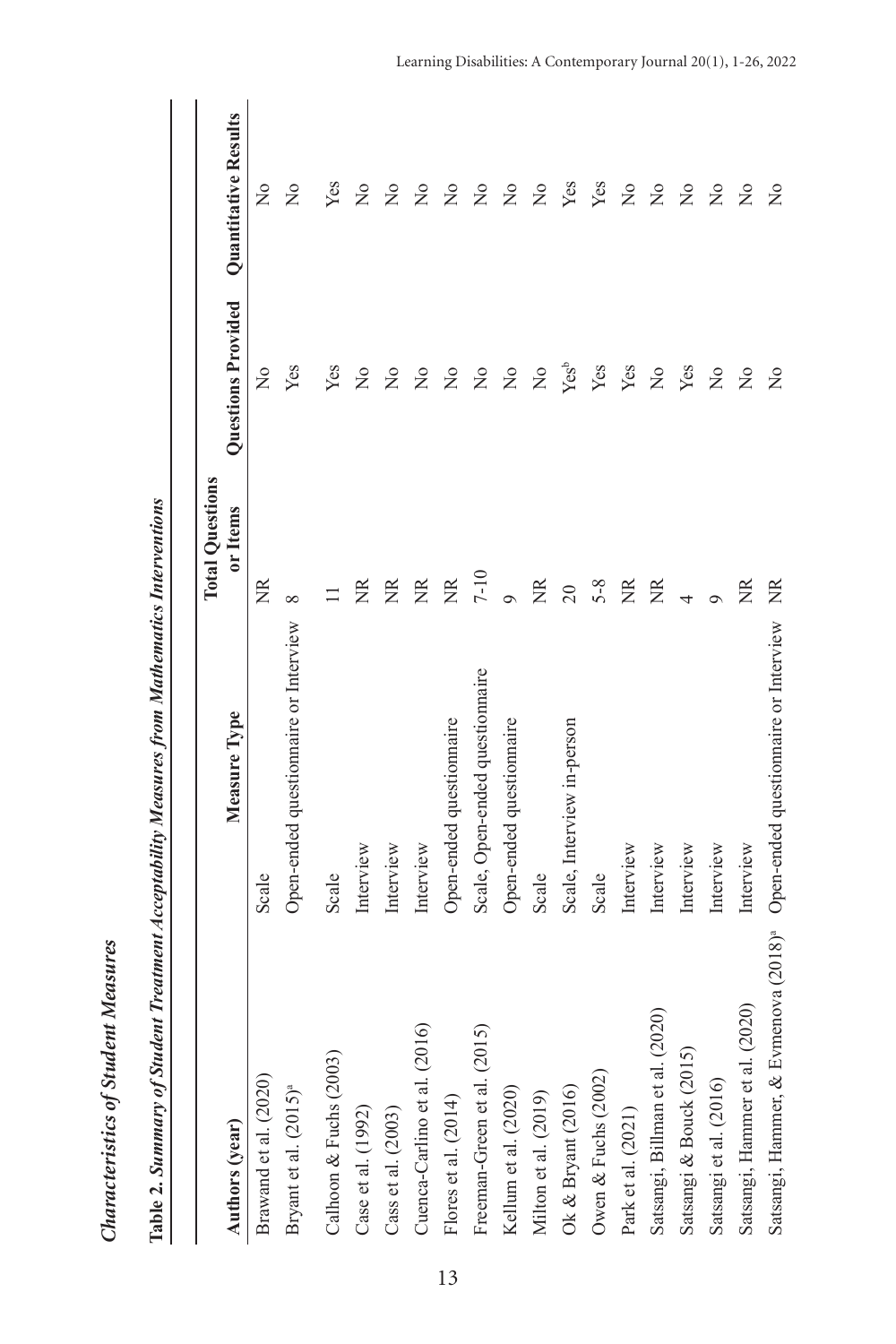|                                  |                                 | <b>Total Questions</b> |                                                  |               |
|----------------------------------|---------------------------------|------------------------|--------------------------------------------------|---------------|
| Authors (year)                   | Measure Type                    |                        | or Items Questions Provided Quantitative Results |               |
| Satsangi, Hammer, & Hogan (2018) | Interview                       | ž                      |                                                  | $\tilde{z}$   |
| Satsangi, Hammer, & Hogan (2019) | Interview                       | ã                      |                                                  | $\frac{1}{2}$ |
| Shin & Bryant (2017)             | Scale, Open-ended questionnaire | 5.9                    | $\frac{1}{2}$                                    | Yes           |
| Strickland & Maccini (2013)      | Scale, Interview in-person      | $\widetilde{\Xi}$      | Yes                                              | Yes           |

Table 2. Summary of Student Treatment Acceptability Measures from Mathematics Interventions (continued)

*Summary of Student Treatment Acceptability Measures from Mathematics Interventions (continued)*

**Table 2.** 

Note. NR = not reported *Note.* NR = not reported

a = the study did not provide a clear description of the social validity measure or used multiple terms to describe the measure. a = the study did not provide a clear description of the social validity measure or used multiple terms to describe the measure.  $b =$  questions were provided for a subset of items b = questions were provided for a subset of items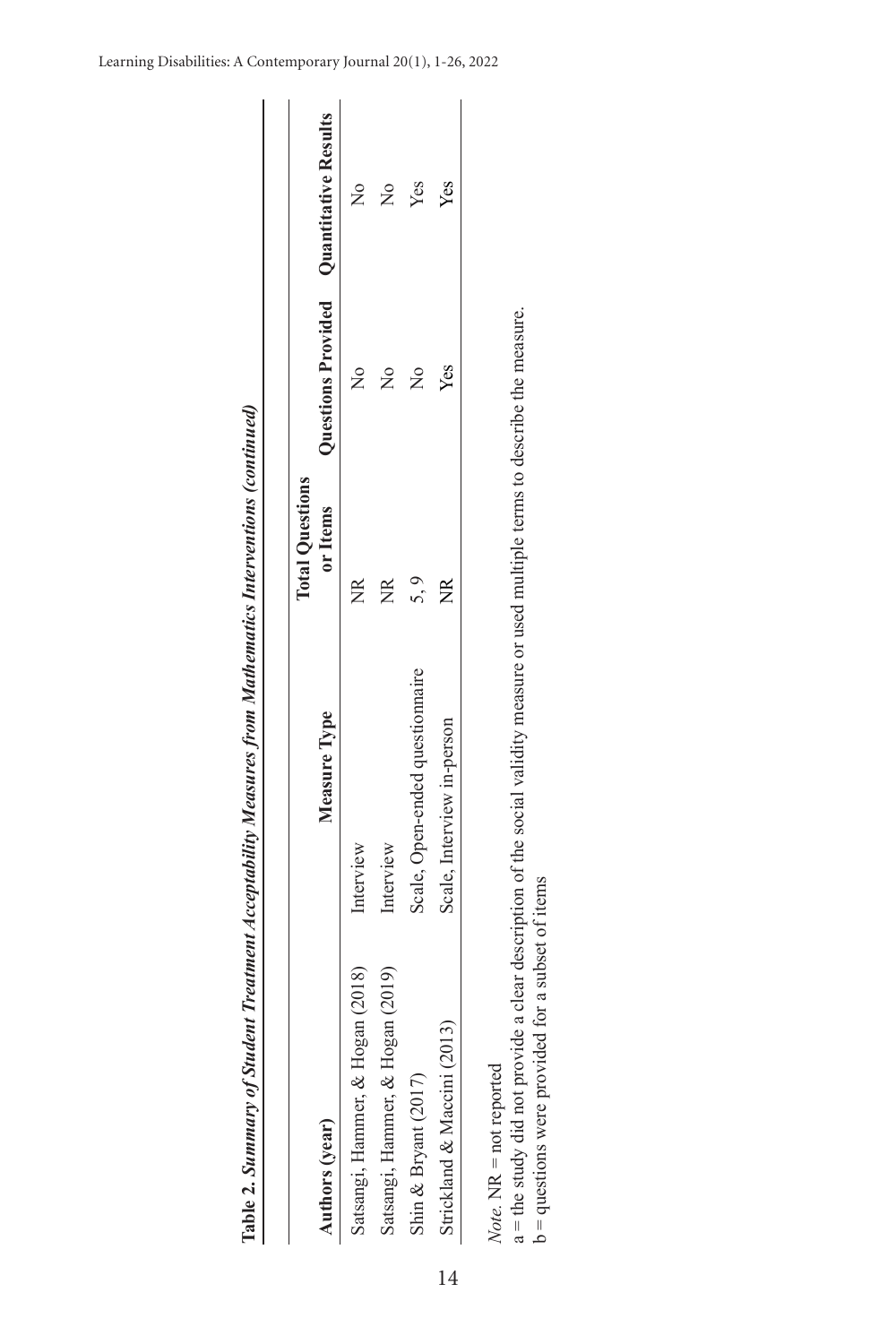All but one of the included studies (Dennis et al., 2016) included a student measure of treatment acceptability. Table 2 provides a summary of each of the student measures we coded as part of this systematic review. Three studies specifically reported using researcher-developed measures, whereas, the remaining 19 studies did not report a measure name or report that the measure was researcher-developed. One study reported reliability for the scoring of the student responses to the treatment acceptability measure, but no studies reported any other form of reliability. Only one study reported validity information for the development of the measure. The majority of studies administered only one type of treatment acceptability measure, but four studies employed a mix of different types of treatment acceptability measures. Studies utilized scales (e.g., yes, no, maybe agreement, Likert scales; *k* = 8); interviews  $(k = 12)$ , open-ended written questionnaires  $(k = 4)$  and two studies did not provide a clear description of the measure to assign the measure to one of our predetermined codes. Less than half of all studies ( $k = 9$ ; 40.9%) provided the number of total items asked as part of the treatment acceptability assessment, and authors reported asking between 4 and 20 questions. Seven studies (31.8%) provided the actual treatment acceptability questions that researchers asked students. Finally, all authors reported they collected treatment acceptability at the conclusion of the intervention; eight studies (36%) also reported collecting data prior to the start of the intervention. No studies reported collecting treatment acceptability data during the intervention period.

Regarding student perceptions about the interventions, all studies collected or reported data regarding at least three different aspects of treatment acceptability (according to the aspects of treatment acceptability we coded as part of this study), with an average of 5.0 aspects  $(SD = 1.1)$ . Studies collected or reported results of aspects of treatment acceptability from students' perspectives with the following frequencies: beliefs the intervention was effective or helpful (90.9%), opinions about the design or format of the intervention (95.5%), belief they (students) would use the strategies again (72.7%), description of the enjoyment of the intervention activities, (90.9%), perceptions about whether the intervention content was easy to understand (63.6%), perceptions about the engagement of the activities (50.0%) and recommendations for improvement of the intervention (36.4%).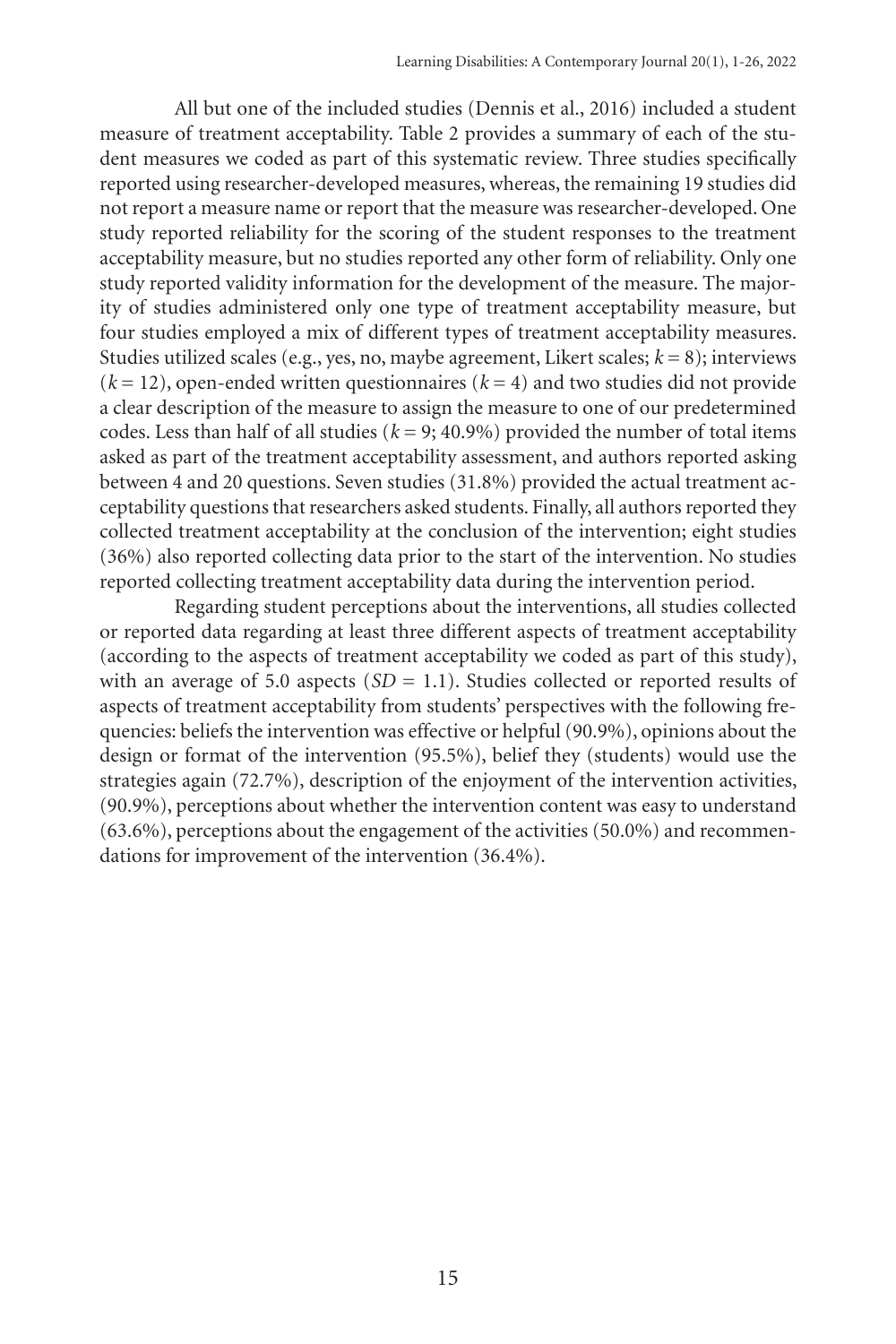## *Characteristics of Teacher Measures*

| <b>Authors</b> (year)              | <b>Measure</b><br><b>Type</b> | <b>Total</b><br><b>Ouestions</b><br>or Items | <b>Ouestions</b><br><b>Provided</b> | <b>Ouantitative</b><br><b>Results</b> |
|------------------------------------|-------------------------------|----------------------------------------------|-------------------------------------|---------------------------------------|
| Cass et al. (2003)                 | Interview                     |                                              | N <sub>0</sub>                      | N <sub>0</sub>                        |
| Dennis et al. $(2016)$             | Ouestionnaire                 | NR.                                          | N <sub>0</sub>                      | N <sub>0</sub>                        |
| Flores et al. $(2014)$             | Ouestionnaire                 | NR.                                          | N <sub>0</sub>                      | N <sub>0</sub>                        |
| Freeman-Green et al. (2015)        | Scale                         | NR.                                          | N <sub>0</sub>                      | No.                                   |
| Milton et al. $(2019)$             | Scale                         | <b>NR</b>                                    | N <sub>0</sub>                      | N <sub>0</sub>                        |
| Owen $&$ Fuchs (2002)              | Scale                         | 9                                            | <b>Yes</b>                          | <b>Yes</b>                            |
| Park et al. (2021)                 | Interview                     | 4                                            | <b>Yes</b>                          | N <sub>0</sub>                        |
| Satsangi, Hammer & Hogan<br>(2018) | Interview                     |                                              | N <sub>0</sub>                      | N <sub>0</sub>                        |

**Table 3.** *Summary of Teacher Social Validity Measures from Mathematics Interventions*

*Note.* NR = not reported.

Eight studies collected teacher treatment acceptability data (see Table 3). None of the studies reported the measure name, whether it was researcher-developed, or information about reliability or validity. Researchers administered scales  $(k = 3)$ , conducted interviews  $(k = 3)$ , and collected questionnaires  $(k = 2)$  to capture perceptions of treatment acceptability. Only two of the seven studies provided the questions researchers asked teachers and only one study provided quantitative results. On average studies collected information about 2.4 aspects  $(SD = .74)$  of social validity related to teachers' perceptions. The aspects of social validity that authors reported for teacher measures included: recommendations for using the intervention, improvements in student performance, easy to implement, engaging activities, cost effective, and recommendations for improvement. Of the eight studies that also administered teacher measures, all reported that they collected treatment acceptability information after the conclusion of the intervention; two studies also collected data prior to the start of the intervention.

## *Treatment Acceptability Outcomes*

With our third research question, we investigated trends in the reported treatment acceptability outcomes as related to the implementation of the mathematics interventions. First, we report results based on student measures, then we report results based on teacher measures.

## *Student Treatment Acceptability Outcomes*

Of the 22 studies that administered student measures, 20 reported qualitative results and 5 reported quantitative results for student social validity measures. The qualitative results varied in their detail; for example, whereas some studies reported specific student excerpts from the open-ended questions and synthesized the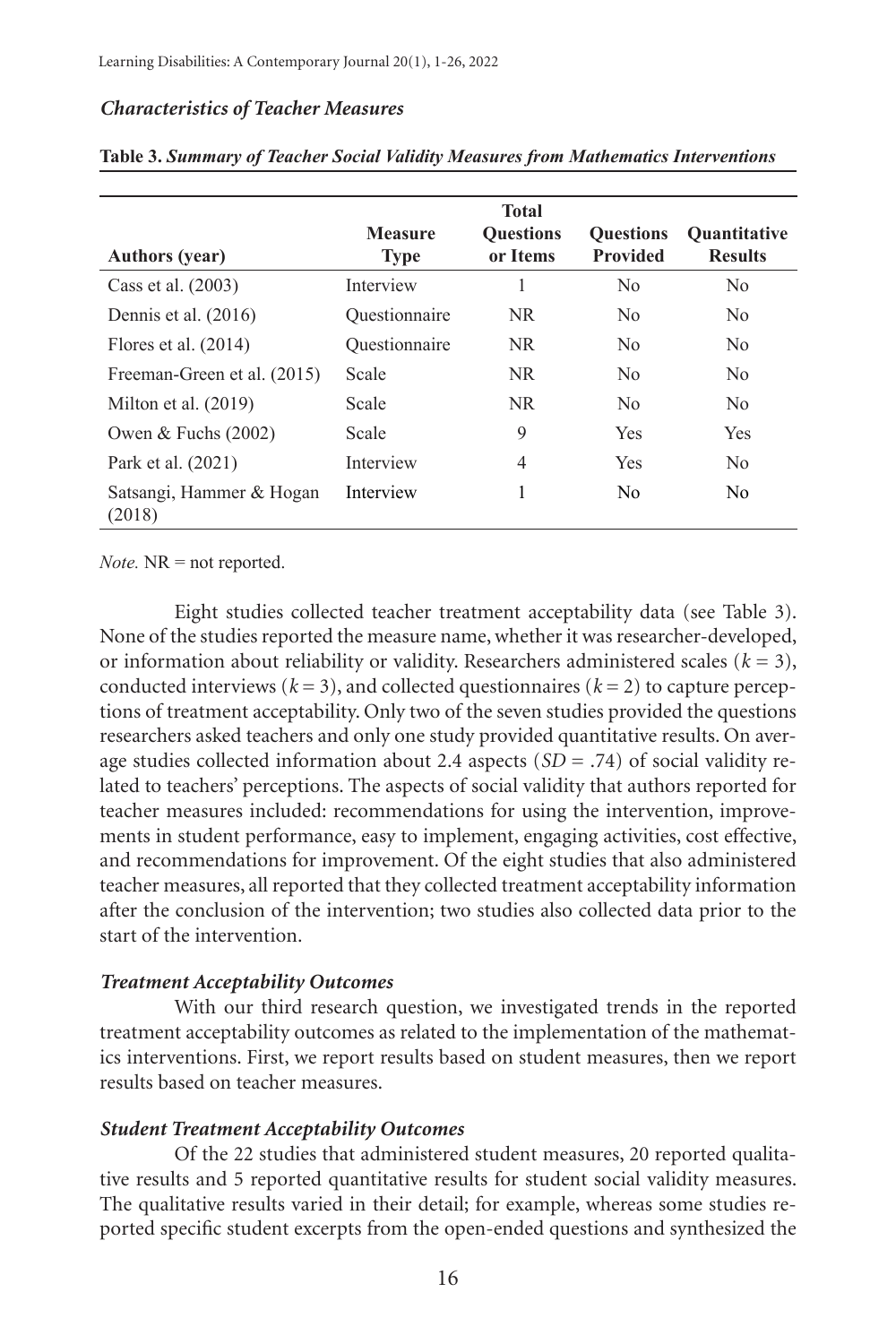overall student perceptions of the interventions, other studies simply reported a sentence summary of the student social validity responses. Despite the variability in the level of detail provided by the authors of the studies, the qualitative results of the student social validity measures were overwhelmingly positive. All of the 20 studies generally reported positive results such as student statements about (a) positive perceptions of the intervention, (b) belief the intervention was helpful in learning mathematics, (c) how the intervention encouraged them to check their work, (d) how they planned on continuing to use the strategies taught during the intervention, (e) enjoying receiving teacher feedback, (f) enjoying graphing their data, (g) enjoying working with a partner,

Only five studies reported students made negative comments about the intervention, which included statements regarding (a) the intervention was confusing, (b) the intervention was too slow at times, (c) students did not want to be with the same partner the entire intervention, and (d) the games were too childish, (e) dislike of worksheets, and (f) students did not like leaving their regular class for tutoring.

Of the five studies that reported quantitative results, four studies reported results as an average score or range of averages out of a rating of 5 (with higher scores indicating more positive perceptions of the intervention by students). Averages for these studies included 4.7, 4.6, 3.67, and a range between 2.5 and 4.3. The fifth study reported results as a percentage of the proportion of students who indicated agreement or disagreement with individual social validity prompts; results for this study indicated high levels of agreement with positive statements.

#### *Teacher Treatment Acceptability Outcomes*

For teacher measures, the results indicated the following frequencies with which the teachers made statements about the intervention: teachers would use the program again or recommend it to another teacher (71.4%), beliefs that student performance improved as a result of the intervention (57.1%), beliefs that procedures were easy to follow (42.9%), beliefs that students enjoyed the intervention (28.6%), cost effectiveness of the intervention (14.3%), and recommendations for improvement of the intervention program (14.3%). Overall, the results for teachers' perceptions of the intervention programs in this systematic review were deemed by study authors as positive. Two studies reported specific areas of improvement noted by teachers including (a) better aligning the intervention with regular math instruction so that the lessons do not feel like "extra" work, and (b) although the intervention was successful with a small group of students, the intervention may be more challenging to implement with a whole class.

#### **Discussion**

Quality indicators in special education acknowledge the role social validity plays in intervention reporting (Horner et al., 2005), and previous research reports on the important relation between treatment acceptability and intervention implementation (Denton et al., 2003). The purpose of this systematic review was to examine 23 mathematics intervention studies for students with LD. This study evaluated characteristics of treatment acceptability measures and patterns in student and teacher perceptions of the interventions. Although researchers have conducted sever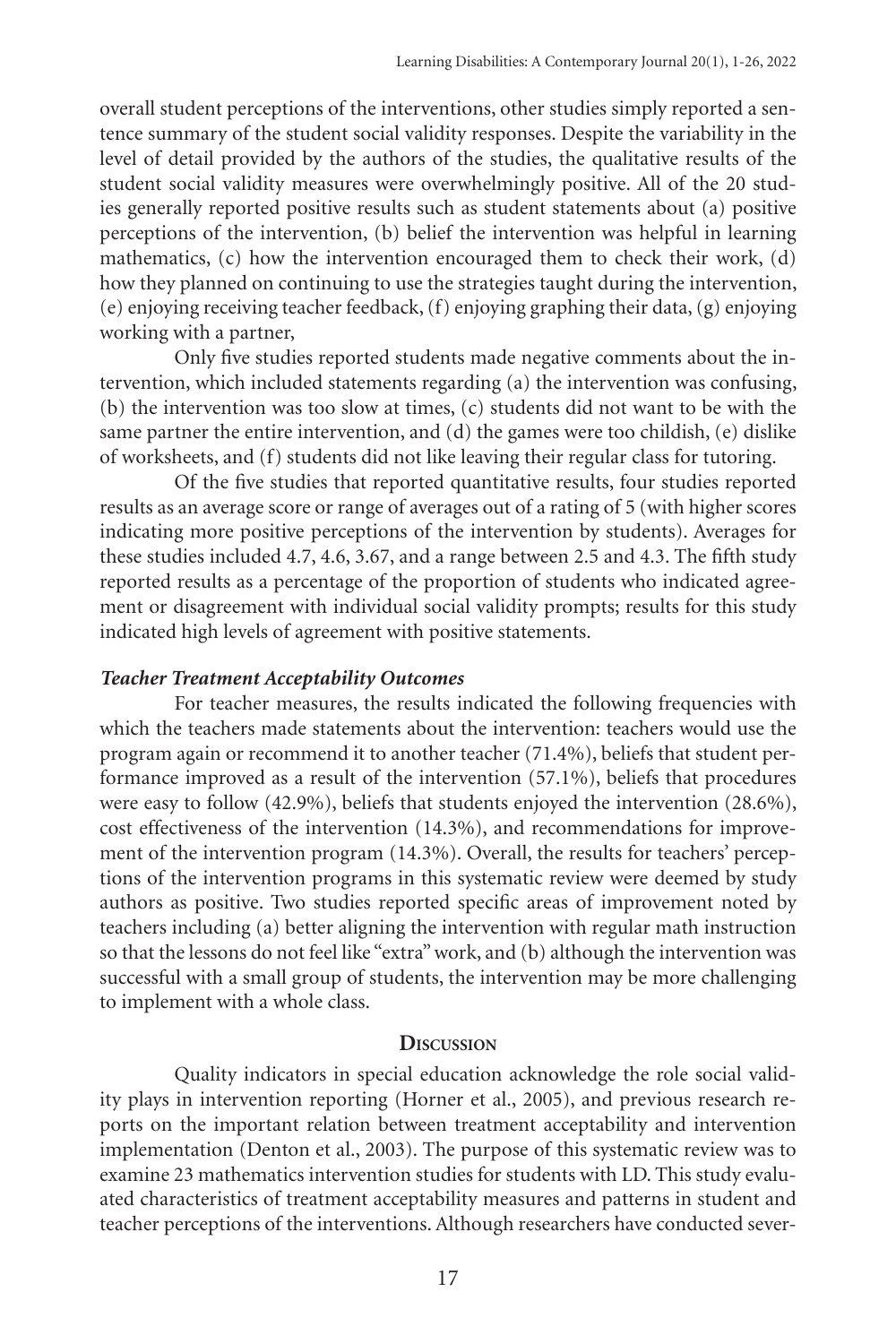al other syntheses focused on mathematics interventions for students with LD (Nelson, Crawford et al., 2022), to date, no synthesis has focused exclusively on investigating treatment acceptability for the interventions. Below, we discuss the implications of the results of our systematic review and offer suggestions for researchers to expand the knowledge base related to treatment acceptability of mathematics interventions.

# *Treatment Acceptability Measures in Mathematics Interventions*

We were unable to identify *specific* patterns according to participant grade level or the mathematics domain given that these characteristics varied greatly across the 23 included studies. However, the results indicated researchers are considering treatment acceptability of their interventions across many grade levels and mathematics domains. The variability in intervention studies in which treatment acceptability was considered is encouraging and sets the stage for future researchers to continue to explore treatment acceptability and other aspects of social validity across diverse grade levels and content areas. Our results also indicated the majority of studies that investigated treatment acceptability were single-case design (91%); this is not surprising given the emphasis experts have placed on including social validity in single-case design studies (Horner et al., 2005). Standards for quality in experimental and quasi-experimental studies tend to emphasize authors report intervention effects for outcomes that are aligned to the intervention content, administer proximal and distal outcomes, and measure and report fidelity of implementation (Gersten et al., 2005). These are all critical aspects of group design intervention studies and should be emphasized in quality indicators, however, social validity, including treatment acceptability, is not a design-specific aspect of intervention research. Collecting social validity data will allow future researchers to understand how to enhance or improve interventions for student engagement (e.g., add motivational aspects if students indicate they did not enjoy the lessons), address confusing aspects of the intervention, and ensure students understand how to transfer skills or continue using learned skills beyond the intervention. In general, mathematics intervention research with students with LD may be enhanced if more authors captured and reported treatment acceptability information, including for group design studies.

Similarly, studies in which authors collect data on treatment acceptability may be enhanced by including specific research questions related to social validity. It is encouraging that 70% of studies included in this systematic review included a research question to emphasize the importance of collecting such data. The results of this systematic review related to this aspect of studies is more favorable than what researchers of previous systematic reviews have reported (e.g., 39%, Snodgrass et al., 2018; 46%, Larson et al., 2020). This is an important aspect of a study to consider because it brings into question the authors' purpose or intent of measuring and reporting on social validity if there is not a research question guiding the data collection or analysis of the data. Further, an area for additional research is for future syntheses to examine in-depth how social validity was addressed in other areas of the study. For example, if social validity was mentioned in the introduction, or if the results of the social validity data collection were mentioned or effectively embedded into the discussion of the overall effectiveness of the mathematics intervention (Snodgrass et al., 2018).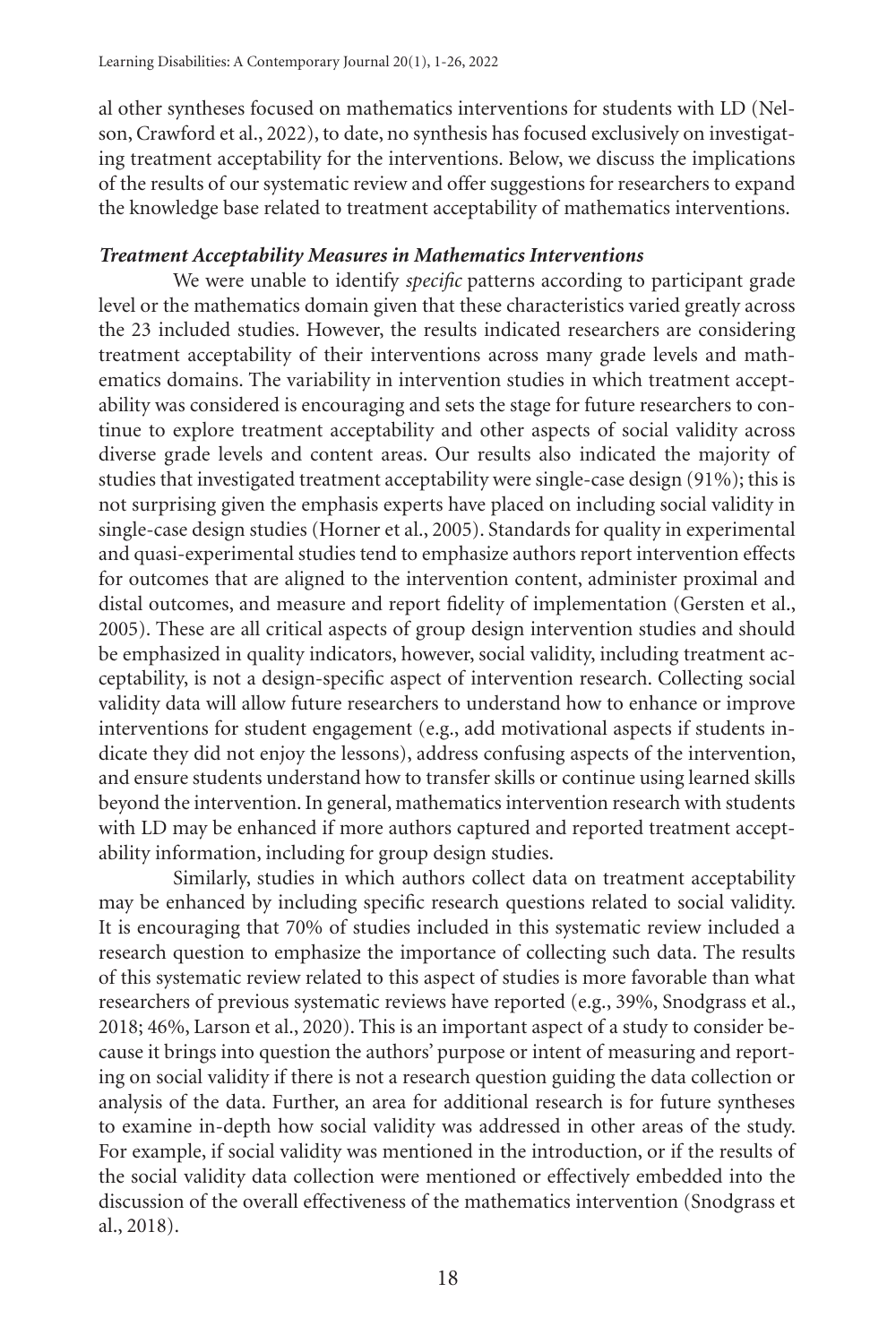# *Characteristics of Treatment Acceptability Measures*

Studies rarely reported information related to the development of the measure (i.e., if the measure was researcher-developed), reliability, or validity. Given reliability and validity of a measure impacts the interpretation of the data collected, it is essential that future researchers who administer social validity measures report these characteristics. Studies also reported wide variability in the number of items asked related to treatment acceptability, ranging from 4 to 20 items on student measures and 1 to 9 items on teacher measures. Yet, very few studies provided readers with the specific questions students ( $k = 7$ ) and teachers ( $k = 2$ ) were asked regarding acceptability. Future research can enhance replicability of mathematics interventions by providing readers with the specific questions researchers asked students; moreover, providing this information can give researchers insight into aspects of their own intervention they may explore for areas of improvement. With trends in mathematics achievement that indicate consistent gaps for students with LD, researchers may consider the importance of providing information about how social validity data were collected as a means to improve implementation and sustainability of the interventions.

Studies most often utilized treatment acceptability measures that required students and teachers to respond on a scale (e.g., yes, no, maybe agreement; Likert scales) or to questions during an interview. Open-ended written questionnaires were used less frequently with students, but presumably the interviews also used openended questions. Both structured responses (e.g., via scales) and unstructured responses with open-ended questions play an important role in the measurement of treatment acceptability. For example, evaluating the scores on a scale may be more efficient for group design studies where the number of students to collect data from is greater. Scores on a scale are also more easily transferred into quantitative results for interpretation or comparison with the results of other studies. This may be an appropriate option for researchers who want to monitor treatment acceptability of their intervention program over time as they make changes based on student and teacher feedback. In contrast, open-ended written or verbal questions may allow respondents more flexibility in the type of feedback they provide researchers because they are not constrained to numerical or yes/no responses. With open-ended questions, researchers may collect important information about specific aspects of lessons, activities, or the implementation of the interventions they may enhance. For example, it is prudent for a researcher to know if students who generally struggle with learning mathematics are understanding the newly introduced instructional strategies (e.g., schema-based instruction) or tools (e.g., virtual manipulatives). Given the benefits of collecting both qualitative and quantitative information, future intervention studies may consider administering both types of treatment acceptability measures to enhance their interventions.

A final pattern of the treatment acceptability measures we identified was that few studies administered treatment acceptability measures prior to the implementation of the intervention and no studies administered treatment acceptability measures during the intervention. These results are similar to what other researchers have reported (Larson et al., 2020; Snodgrass et al., 2018). An area of future research is for authors of intervention studies to consider collecting treatment acceptability data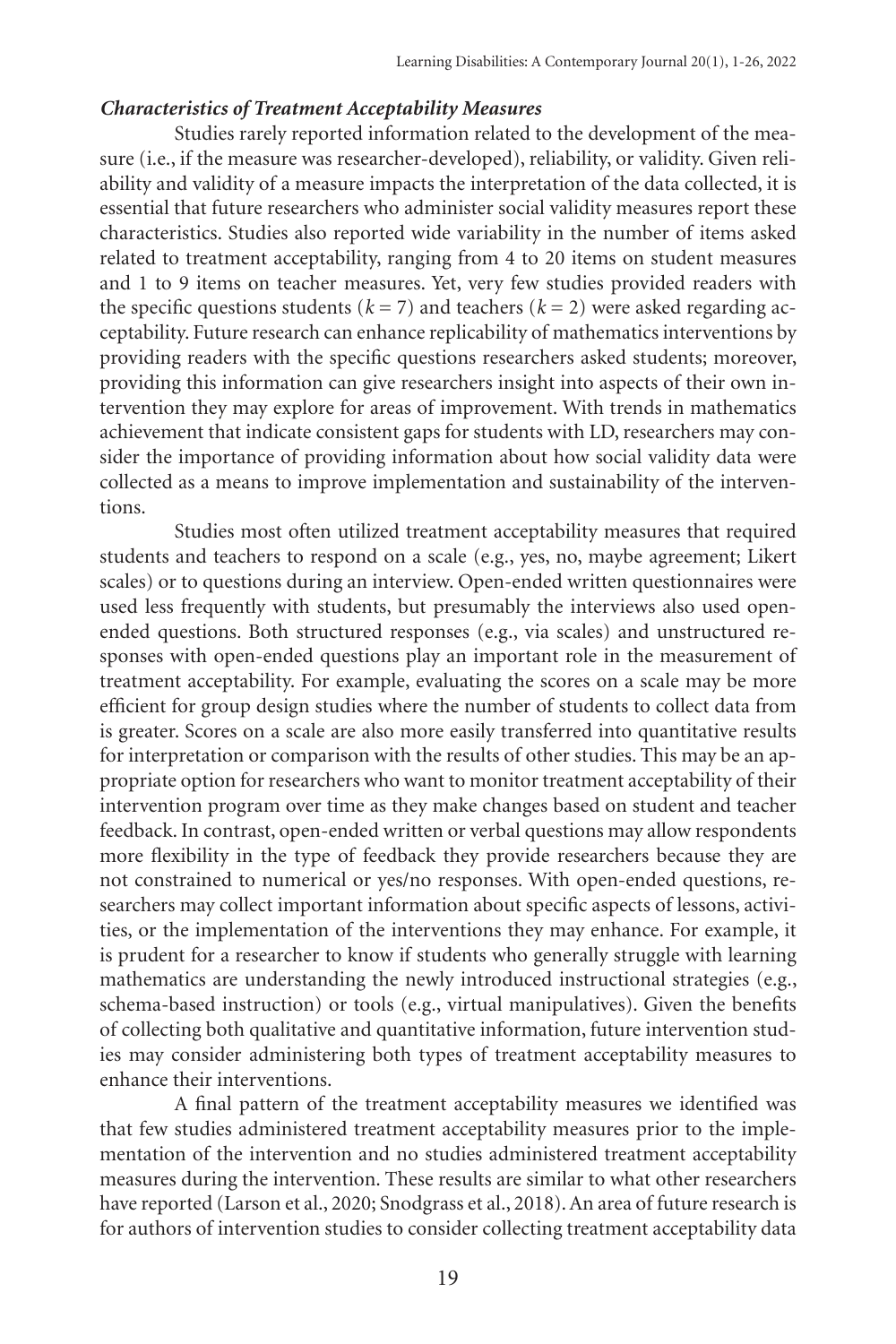before and during the intervention period. Researchers may collect information before an intervention that is related to students' perceptions of mathematics generally given that prior to the start of an intervention they may not have been introduced to different strategies or content. Treatment acceptability data is related to participants' enjoyment of the intervention activities, belief the content is important, opinions about the clarity of the intervention content and procedures, and thoughts about whether they will continue to use the intervention strategies beyond the intervention period. If treatment acceptability information is to be truly important in intervention research, then authors should intend to use the information to make adjustments to the delivery of the content before or during the intervention period (Schwartz & Baer, 1991; Snodgrass et al., 2018). Moreover, although eight studies reported they collected student treatment acceptability data before the intervention, none of those studies reported using the pre-intervention data to inform or adapt the intervention procedures. We found the same result with the two studies that administered teacher measures before and after the start of the intervention. Yet, previous research reports on the value of including teacher collaboration to develop mathematics interventions (Fuchs & Fuchs, 2001). Future intervention studies that include measures of treatment acceptability can be strengthened with a discussion of how pre-intervention treatment acceptability data were used to adapt or refine intervention content, procedures, or goals.

# *Treatment Acceptability Outcomes*

Our final research question was aimed at identifying patterns in participants' perceptions about the interventions in which they participated. It is encouraging that the quantitative and qualitative results of this review indicated students and teachers had overwhelmingly positive perceptions about the interventions on various aspects of treatment acceptability including helpfulness and planned continued use of the strategies learned during the intervention, engagement during the intervention, positive impact on student achievement, and enjoyment of the activities. Despite positive results, an area for future research is for authors to consider the level of detail they provide readers regarding participants' responses on measures of treatment acceptability. There was wide variability in how authors reported results, with some authors only providing a single sentence of social validity results. Providing readers with more detail can help inform the development of other intervention programs.

Very few studies reported participants had any negative perceptions of the interventions. Yet, the specific negative perceptions are important to consider alongside the time of administration of the measures. For example, negative perceptions included a dislike of the worksheets and being pulled out of regular class time to participate in the intervention, as well as reports of the intervention being confusing. If researchers were to collect student and teacher treatment acceptability data during the intervention, they may be able to adjust intervention activities and procedures to increase students' enjoyment and engagement during the intervention. This is especially important given the fact that components of treatment acceptability models underscore the relationship between high treatment acceptability and greater outcomes (Reimers et al., 1987). The same is true of teacher measures. If researchers aim to develop socially important interventions that can feasibly implemented by typical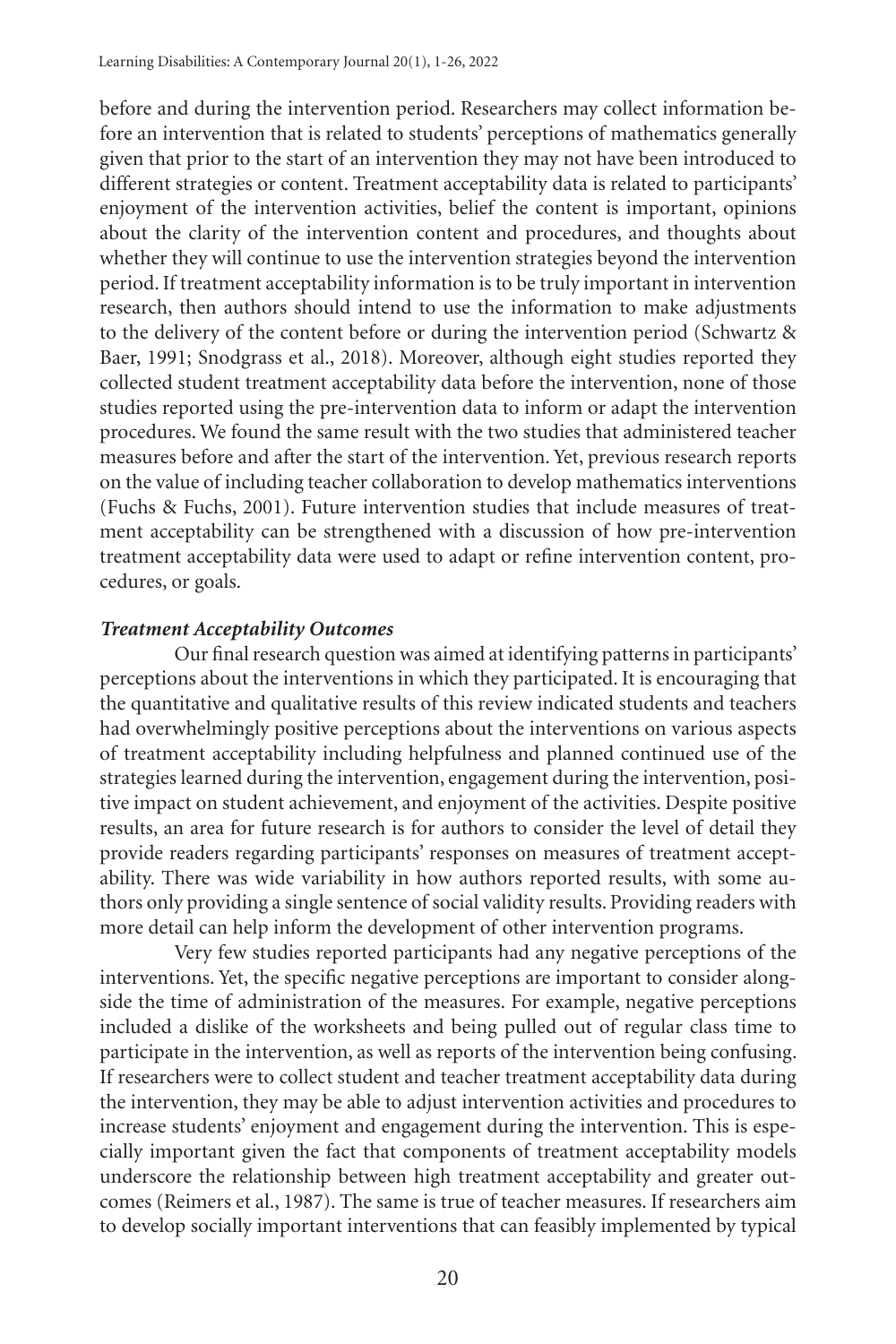intervention agents after the duration of the study, researchers should solicit feedback from classroom teachers before, during, and after the development and implementation of the intervention.

## *Limitations and Future Research Directions*

There are limitations of this systematic review. First, we investigated social validity narrowly as student and teacher perspectives of treatment acceptability. Our results do not speak to other stakeholders' perspectives of treatment acceptability, such as parents or administrators. In future reviews we may also consider other aspects of social validity beyond treatment acceptability measures such as determining the cost effectiveness of the programs or if the goals of the intervention were described as socially important in the introduction of the manuscript. Second, our inclusion criteria were narrow as we only considered mathematics interventions for students with LD. Our results may not generalize to other content areas. Our results may also not generalize to mathematics interventions for students without LD. Broadening the search criteria in future syntheses may provide a different picture of how social validity is measured in academic intervention studies. Moreover, the inclusion criteria that we outlined for this systematic review excluded studies with a qualitative design. Qualitative studies may provide researchers and practitioners with information about treatment acceptability measures that we were not able to capture from single case and group design studies.

# *Additional Future Research Considerations*

Throughout this discussion, we provided readers with considerations for future research. However, given the limitations of this systematic review, as well as of the literature base on social validity and treatment acceptability in mathematics interventions, there are additional recommendations for future research. Regarding empirical investigations of the effectiveness of mathematics interventions for students with LD, we recommend more authors consider including measures of social validity in their intervention studies. A larger literature base will allow researchers to draw more robust conclusions regarding student and teacher perceptions of mathematics interventions, and a larger sample of studies would allow researchers of systematic reviews to identify patterns in social validity results regarding study features such as grade level and mathematics content area.

Finally, we originally intended to identify the relationship between treatment acceptability scores and intervention effectiveness (e.g., a meta-analysis of the relationship); however, we were unable to complete this analysis as intended. The included studies reported both (a) scores for treatment acceptability and (b) intervention effects (e.g., percent of non-overlapping data, percent increase in correct scores on outcome measures, Tau U, anecdotal statements of the effectiveness of the intervention based only on visual analysis) in a variety of different ways. The majority of studies reported social validity in a qualitative manner and the results for treatment acceptability were overwhelmingly positive. Considering there was little variation in treatment acceptability and too few studies reported quantitative results, we were unable to identify patterns of the relation between treatment acceptability and intervention outcomes. Future research syntheses may explore this relation further.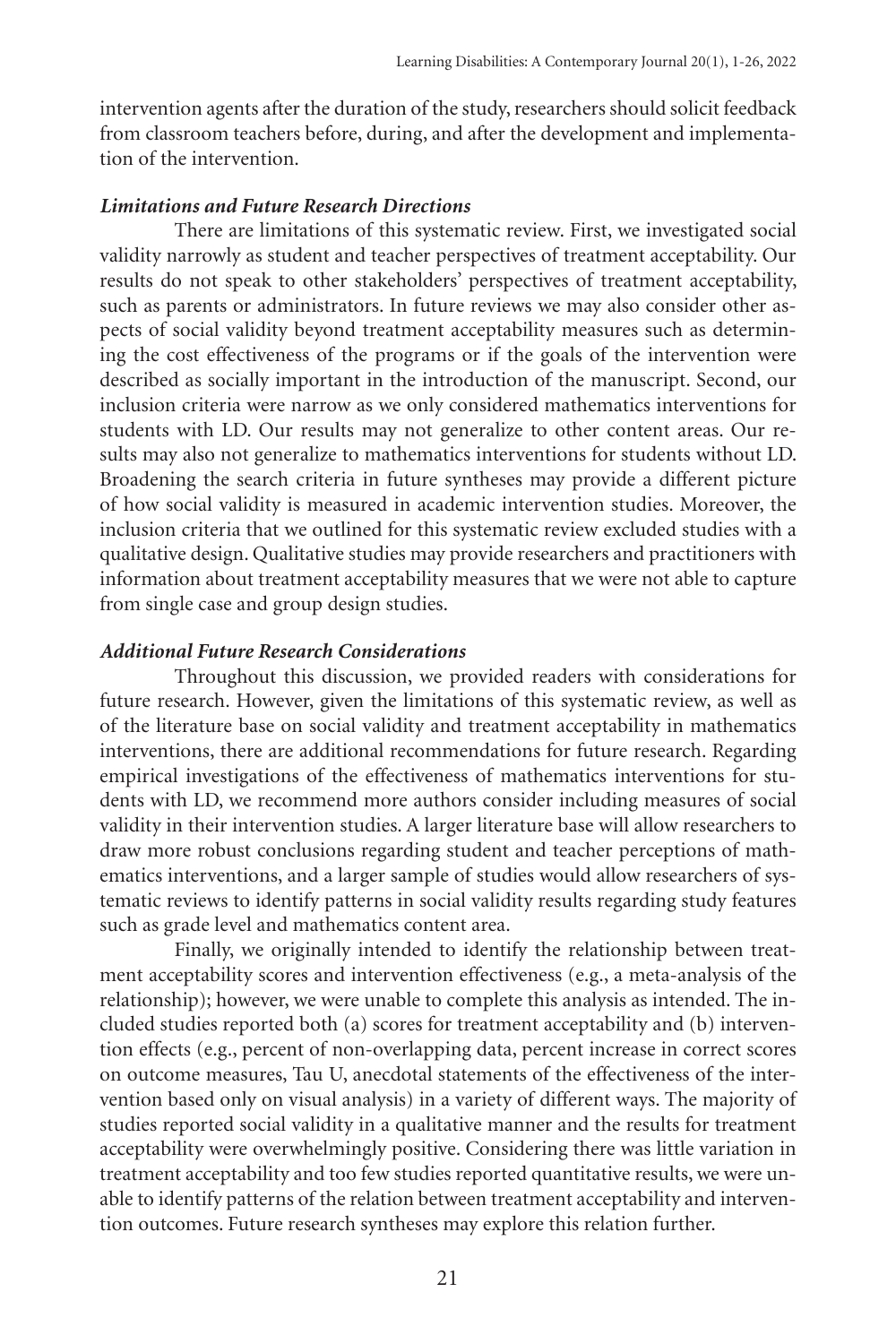#### *Conclusion*

There are decades of research on social validity and treatment acceptability and educational experts agree on the important role social validity plays in intervention research. Yet, the results of our systematic review indicate a need for more researchers to consider administering and reporting on participants' perspectives of mathematics interventions in order to determine the relationship between treatment acceptability and intervention outcomes. Given social validity and treatment acceptability may impact the degree to which interventions are implemented, it is imperative that future researchers collect treatment acceptability data to inform efforts to enhance interventions for students with LD.

#### **References**

- Barbaresi, W. J., Katusic, S. K., Colligan, R. C., Weaver, A. L., & Jacobsen, S. J. (2005). Math learning disorder: Incidence in a population-based birth cohort, 1976–82, Rochester, Minn. *Ambulatory Pediatrics*, *5*(5), 281–289. https://doi.org/10.1367/A04-209R.1
- Brawand, A., King-Sears, M. E., Evmenova, A. S., & Regan, K. (2020). Proportional reasoning word problem performance for middle school students with high-incidence disabilities (HID). *Learning Disability Quarterly*, *43*(3), 140–153. https://doi. org/10.1177/0731948719837920
- Bryant, B. R., Ok, M., Kang, E. Y., Kim, M. K., Lang, R., Bryant, D. P., & Pfannenstiel, K. (2015). Performance of fourth-grade students with learning disabilities on multiplication facts comparing teacher-mediated and technology-mediated interventions: A preliminary investigation. *Journal of Behavioral Education*, *24*(2), 255–272. https://doi. org/10.1007/s10864-015-9218-z
- Burns, M. K., Egan, A. M., Kunkel, A. K., McComas, J., Peterson, M. M., Rahn, N. L., & Wilson, J. (2013). Training for generalization and maintenance in rti implementation: Frontloading for sustainability. *Learning Disabilities Research & Practice*, *28*(2), 81–88. https://doi.org/10.1111/ldrp.12009
- Calhoon, M. B., & Fuchs, L. S. (2003). The effects of peer-assisted learning strategies and curriculum-based measurement on the mathematics performance of secondary students with disabilities. *Remedial and Special Education*, *24*(4), 235–245. https://doi. org/10.1177/07419325030240040601
- Carter, S. L., & Wheeler, J. J. (2019). *The social validity manual: Subjective evaluation of Interventions*. Academic Press.
- Case, L. P., Harris, K. R., & Graham, S. (1992). Improving the mathematical problem-solving skills of students with learning disabilities: Self-regulated strategy development. *The Journal of Special Education*, *26*(1), 1–19. https://doi.org/10.1177/002246699202600101
- Cass, M., Cates, D., Smith, M., & Jackson, C. (2003). Effects of manipulative instruction on solving area and perimeter problems by students with learning disabilities. *Learning Disabilities Research & Practice*, *18*(2), 112–120. https://doi.org/10.1111/1540- 5826.00067
- Chong, S. L., & Siegel, L. S. (2008). Stability of computational deficits in math learning disability from second through fifth grades. *Developmental Neuropsychology*, *33*(3), 300–317. https://doi.org/10.1080/87565640801982387
- Claessens, A., & Engel, M. (2013). How important is where you start? Early mathematics knowledge and later school success. *Teachers College Record, 115*(6), 1–29. https:// doi.org/10.1177/016146811311500603
- Cook, S. C., Collins, L. W., Morin, L. L., & Riccomini, P. J. (2020). Schema-based instruction for mathematical word problem solving: An evidence-based review for students with learning disabilities. *Learning Disability Quarterly*, *43*(2), 75–87. https://doi. org/10.1177/0731948718823080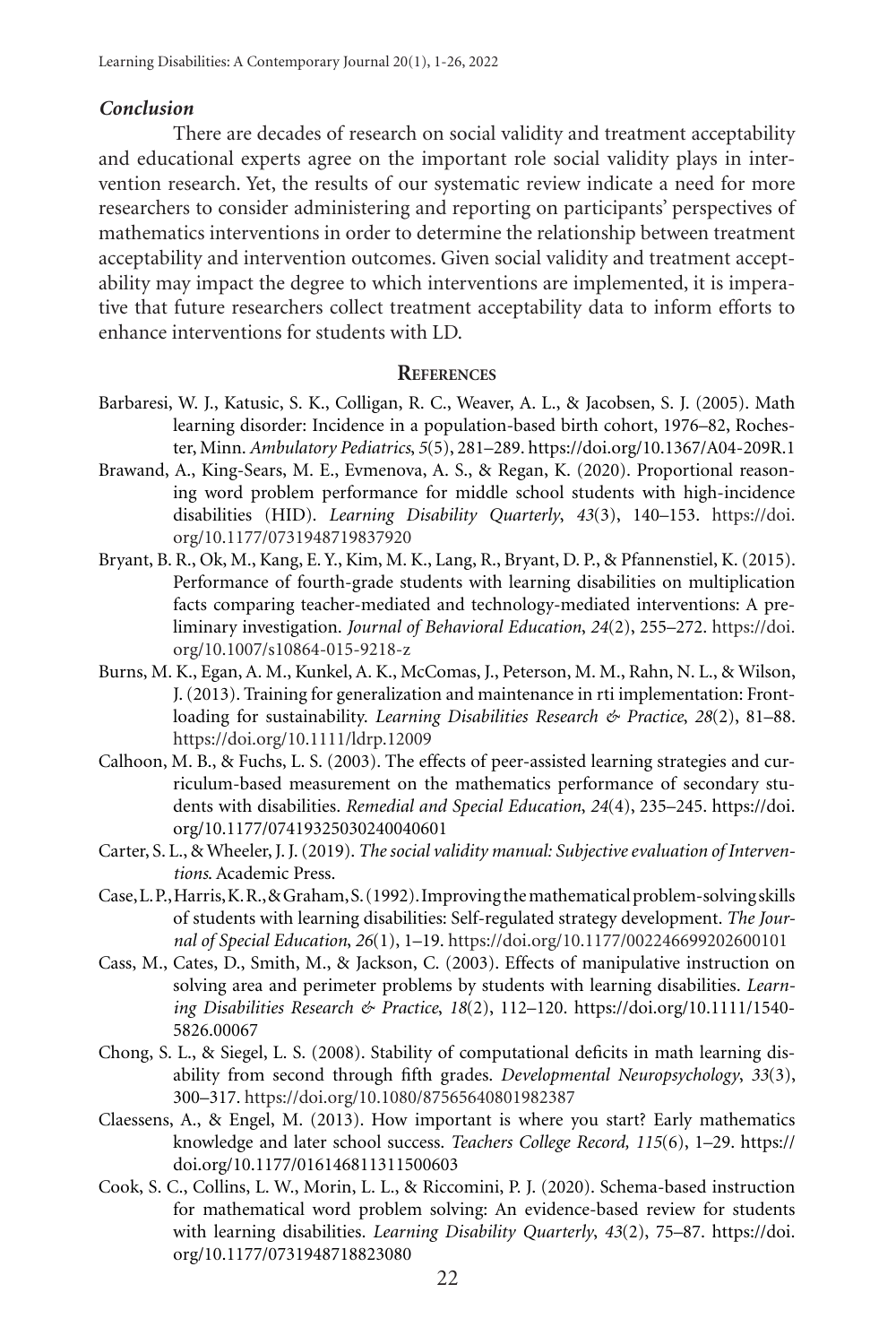- Council for Exceptional Children. (2014). Council for exceptional children: Standards for evidence-based practices in special education. *Teaching Exceptional Children*, *46*(6), 206–212. https://doi.org/10.1177/0040059914531389
- Cuenca-Carlino, Y., Freeman-Green, S., Stephenson, G. W., & Hauth, C. (2016). Self-regulated strategy development instruction for teaching multi-step equations to middle school students struggling in math. *The Journal of Special Education*, *50*(2), 75–85 https:// doi.org/10.1177/0022466915622021
- Davis-Kean, P., Domina, T., Kuhfeld, M., Ellis, A., & Gershoff, E. T. (2021). It matters how you start: Early numeracy mastery predicts high school math course-taking and college attendance. Preprint. https://doi.org/10.1002/icd.2281
- Dennis, M. S., Sorrells, A. M., & Falcomata, T. S. (2016). Effects of two interventions on solving basic fact problems by second graders with mathematics learning disabilities. *Learning Disability Quarterly*, *39*(2), 95–112. https://doi.org/10.1177/0731948715595943
- Denton, C. A., Vaughn, S., & Fletcher, J. M. (2003). Bringing research-based practice in reading intervention to scale. *Learning Disabilities Research & Practice*, *18*(3), 201–211. https://doi.org/10.1111/1540-5826.00075
- Flores, M. M., Hinton, V. M., & Schweck, K. B. (2014). Teaching multiplication with regrouping to students with learning disabilities. *Learning Disabilities Research & Practice*, *29*(4), 171–183. https://doi.org/10.1111/ldrp.12043
- Freeman-Green, S. M., O'Brien, C., Wood, C. L., & Hitt, S. B. (2015). Effects of the SOLVE strategy on the mathematical problem solving skills of secondary students with learning disabilities. *Learning Disabilities Research & Practice*, *30*(2), 76–90. https://doi. org/10.1111/ldrp.12054
- Fuchs, L. S., & Fuchs, D. (2001). Principles for sustaining research-based practice in the schools: A case study. *Focus on Exceptional Children*, *33*(6), 1–14. https://doi.org/10.17161/ fec.v33i6.6780
- Geary, D. C. (2011). Cognitive predictors of achievement growth in mathematics: A 5-year longitudinal study. *Developmental Psychology*, *47*(6), 1539–1552. https://doi. org/10.1037/a0025510
- Geary, D. C., Hoard, M. K., Nugent, L., & Bailey, D. H. (2012). Mathematical cognition deficits in children with learning disabilities and persistent low achievement: A five-year prospective study. *Journal of Educational Psychology*, *104*(1), 206–223. https://doi. org/10.1037/a0025398
- Geary, D. C., Hoard, M. K., Nugent, L., & Bailey, D. H. (2013). Adolescents' functional numeracy is predicted by their school entry number system knowledge. *PloS One*, *8*(1), e54651. https://doi.org/10.1371/journal.pone.0054651
- Han, S. S., & Weiss, B. (2005). Sustainability of teacher implementation of school-based mental health programs. *Journal of Abnormal Child Psychology*, *33*(6), 665–679. https://doi. org/10.1007/s10802-005-7646-2
- Horner, R. H., Carr, E. G., Halle, J., McGee, G., Odom, S., & Wolery, M. (2005). The use of single-subject research to identify evidence-based practice in special education. *Exceptional Children*, *71*(2), 165–179. https://doi.org/10.1177/001440290507100203
- Hwang, J., Riccomini, P. J., Hwang, S. Y., & Morano, S. (2019). A systematic analysis of experimental studies targeting fractions for students with mathematics difficulties. *Learning Disabilities Research & Practice*, *34*(1), 47–61. https://doi.org/10.1111/ldrp.12187
- Jitendra, A. K., Petersen-Brown, S., Lein, A. E., Zaslofsky, A. F., Kunkel, A. K., Jung, P. G., & Egan, A. M. (2015). Teaching mathematical word problem solving: The quality of evidence for strategy instruction priming the problem structure. *Journal of Learning Disabilities*, *48*(1), 51–72. https://doi.org/10.1177/0022219413487408
- Kazdin, A. E. (1981). Acceptability of child treatment techniques: The influence of treatment efficacy and adverse side effects. *Behavior Therapy*, *12*(4), 493–506. https://doi. org/10.1016/S0005-7894(81)80087-1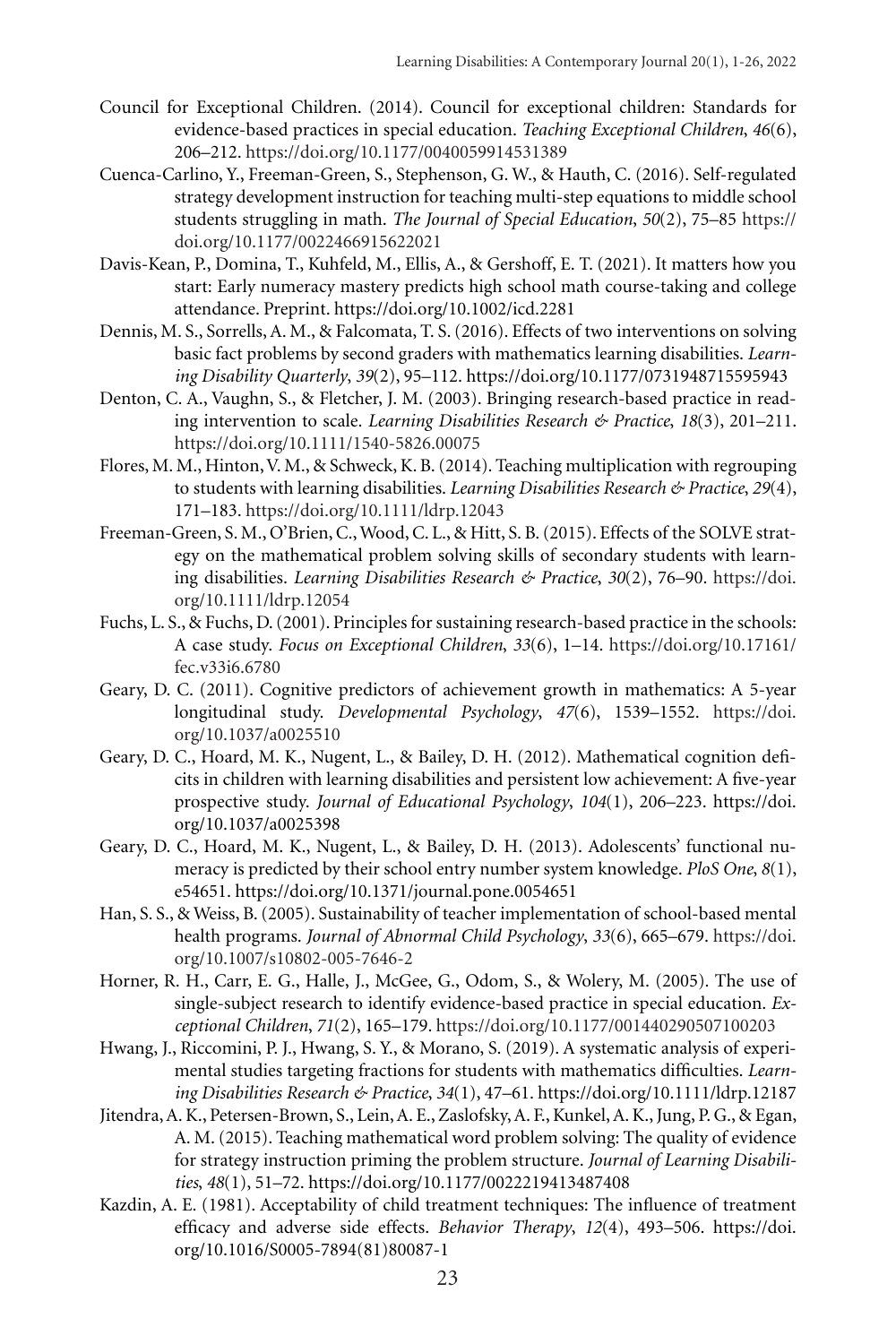- Kellems, R. O., Eichelberger, C., Cacciatore, G., Jensen, M., Frazier, B., Simons, K., & Zaru, M. (2020). Using video-based instruction via augmented reality to teach mathematics to middle school students with learning disabilities. *Journal of Learning Disabilities*, *53*(4), 277–291. https://doi.org/10.1177/0022219420906452
- Kiru, E. W., Doabler, C. T., Sorrells, A. M., & Cooc, N. A. (2018). A synthesis of technologymediated mathematics interventions for students with or at risk for mathematics learning disabilities. *Journal of Special Education Technology*, *33*(2), 111–123. https:// doi.org/10.1177/0162643417745835
- Koponen, T., Aunola, K., & Nurmi, J. E. (2019). Verbal counting skill predicts later math performance and difficulties in middle school. *Contemporary Educational Psychology*, *59*, Article 101803. https://doi.org/10.1016/j.cedpsych.2019.101803
- Larson, A. L., An, Z. G., Wood, C., Uchikoshi, Y., Cycyk, L. M., Scheffner Hammer, C., Escobar, K., & Roberts, K. (2020). Social validity in early language interventions for dual language learners: A systematic review of the literature. *Topics in Early Childhood Special Education*, *40*(1), 39–51. https://doi.org/10.1177/0271121419901289
- Lein, A. E., Jitendra, A. K., & Harwell, M. R. (2020). Effectiveness of mathematical word problem solving interventions for students with learning disabilities and/or mathematics difficulties: A meta-analysis. *Journal of Educational Psychology*, *112*(7), 1388–1408. https://doi.org/10.1037/edu0000453
- Leko, M. M. (2014). The value of qualitative methods in social validity research. *Remedial and Special Education*, *35*(5), 275–286. https://doi.org/10.1177/0741932514524002
- Lindo, E. J., & Elleman, A. M. (2010). Social validity's presence in field-based reading intervention research. *Remedial and Special Education*, *31*(6), 489–499. https://doi. org/10.1177/0741932510361249
- Milton, J. H., Flores, M. M., Moore, A. J., Taylor, J. L. J., & Burton, M. E. (2019). Using the concrete–representational–abstract sequence to teach conceptual understanding of basic multiplication and division. *Learning Disability Quarterly*, *42*(1), 32–45. https:// doi.org/10.1177/0731948718790089
- Misquitta, R. (2011). A review of the literature: Fraction instruction for struggling learners in mathematics. *Learning Disabilities Research & Practice*, *26*(2), 109–119. https://doi. org/10.1111/j.1540-5826.2011.00330.x
- Moser Opitz, E., Freesemann, O., Prediger, S., Grob, U., Matull, I., & Hußmann, S. (2017). Remediation for students with mathematics difficulties: An intervention study in middle schools. *Journal of Learning Disabilities*, *50*(6), 724–736. https://doi. org/10.1177/0022219416668323
- National Center for Education Statistics (NCES), U.S. Department of Education. (2019). *Mathematics*. https://nces.ed.gov/nationsreportcard/mathematics/
- Nelson, G., Crawford, A. R., Hunt, J., Park, S., Leckie, E., Duarte, A., Brafford, T., Ramos-Duke, M., & Zarate, K. (2022). A systematic review of research syntheses for students with mathematics learning disabilities and difficulties. *Learning Disabilities Research & Practice, 37*(1), 18-36. https://doi.org/10.1111/ldrp.12272
- Nelson, G., Hunt, J. H., Martin, K., Patterson, B., & Khounmeuang, A. (2021). Current knowledge and future directions: Proportional reasoning interventions for students with learning disabilities and mathematics difficulties. *Learning Disability Quarterly.* Advance online publication. https://doi.org/10.1177/0731948720932850
- Nelson, G., & Powell, S. R. (2018). A systematic review of longitudinal studies of mathematics difficulty. *Journal of Learning Disabilities*, *51*(6), 523–539. https://doi. org/10.1177/0022219417714773
- Nuffield Foundation. (2021). *Grants for research, development & analysis: Guide for applications*. https://www.nuffieldfoundation.org/wp-content/uploads/2021/07/Nuffield-Foundation-Guide-for-Applicants-%E2%80%93-July-2021.pdf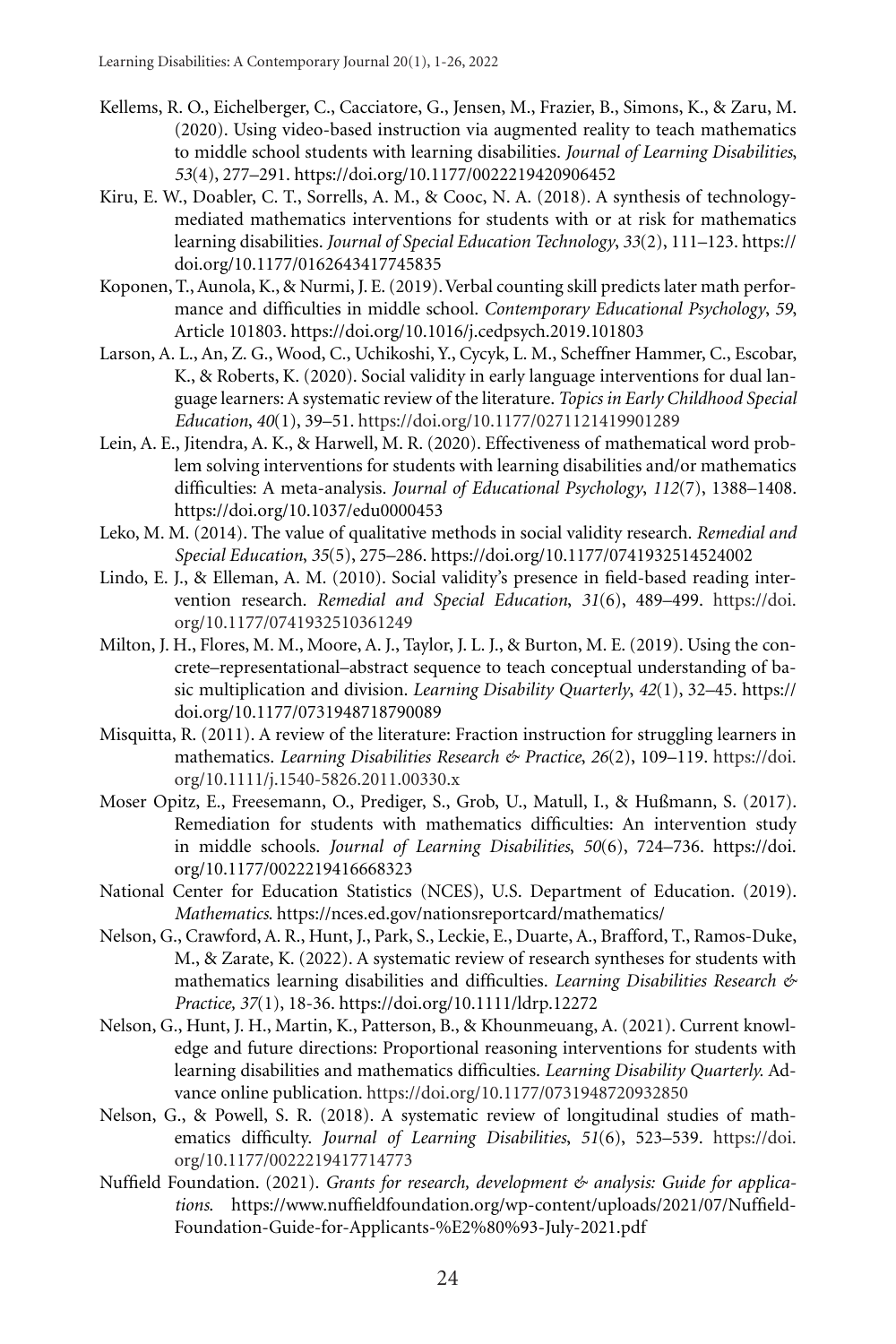- Ok, M. W., & Bryant, D. P. (2016). Effects of a strategic intervention with iPad practice on the multiplication fact performance of fifth-grade students with learning disabilities. *Learning Disability Quarterly*, *39*(3), 146–158. https://doi.org/10.1177/0731948715598285
- Owen, R. L., & Fuchs, L. S. (2002). Mathematical problem-solving strategy instruction for third-grade students with learning disabilities. *Remedial and Special Education*, *23*(5), 268–278. https://doi.org/10.1177/07419325020230050201
- Park, E. Y., & Blair, K. S. C. (2019). Social validity assessment in behavior interventions for young children: A systematic review. *Topics in Early Childhood Special Education*, *39*(3), 156–169. https://doi.org/10.1177/0271121419860195
- Park, J., Bouck, E. C., & Fisher, M. H. (2021). Using the virtual–representational–abstract with overlearning instructional sequence to students with disabilities in mathematics. *The Journal of Special Education*, *54*(4), 228–238. https://doi. org/10.1177/0022466920912527
- Peters, E., Hibbard, J., Slovic, P., & Dieckmann, N. (2007). Numeracy skill and the communication, comprehension, and use of risk-benefit information. *Health Affairs*, *26*(3), 741–748. https://doi.org/10.1377/hlthaff.26.3.741
- Ran, H., Kasli, M., & Secada, W. G. (2020). A meta-analysis on computer technology intervention effects on mathematics achievement for low-performing students in K-12 classrooms. *Journal of Educational Computing Research*, *59*(1), 119–153. https://doi. org/10.1177/0735633120952063
- Reigosa-Crespo, V., Valdés-Sosa, M., Butterworth, B., Estévez, N., Rodríguez, M., Santos, E., Torres, P., Suárez, R., & Lage, A. (2012). Basic numerical capacities and prevalence of developmental dyscalculia: the Havana Survey. *Developmental Psychology*, *48*(1), 123–135. https://doi.org/10.1037/a0025356
- Reimers, T. M., Wacker, D. P., & Koeppl, G. (1987). Acceptability of behavioral interventions: A review of the literature. *School Psychology Review*, *16*(2), 212–227. https://doi.org/10 .1080/02796015.1987.12085286
- Rose, H., & Betts, J. R. (2004). The effect of high school courses on earnings. *The Review of Economics and Statistics*, *86*(2), 497–513. https://doi.org/10.1162/003465304323031076
- Satsangi, R., Billman, R. H., Raines, A. R., & Macedonia, A. M. (2020). Studying the impact of video modeling for algebra instruction for students with learning disabilities. *The Journal of Special Education*, *55*(2), 67–78. https://doi.org/10.1177/0022466920937467
- Satsangi, R., & Bouck, E. C. (2015). Using virtual manipulative instruction to teach the concepts of area and perimeter to secondary students with learning disabilities. *Learning Disability Quarterly*, *38*(3), 174–186. https://doi.org/10.1177/0731948714550101
- Satsangi, R., Bouck, E. C., Taber-Doughty, T., Bofferding, L., & Roberts, C. A. (2016). Comparing the effectiveness of virtual and concrete manipulatives to teach algebra to secondary students with learning disabilities. *Learning Disability Quarterly*, *39*(4), 240–253. https://doi.org/10.1177/0731948716649754
- Satsangi, R., Hammer, R., & Bouck, E. C. (2020). Using video modeling to teach geometry word problems: A strategy for students with learning disabilities. *Remedial and Special Education*, *41*(5), 309–320. https://doi.org/10.1177/0741932518824974
- Satsangi, R., Hammer, R., & Evmenova, A. S. (2018). Teaching multistep equations with virtual manipulatives to secondary students with learning disabilities. *Learning Disabilities Research & Practice*, *33*(2), 99–111. https://doi.org/10.1111/ldrp.12166
- Satsangi, R., Hammer, R., & Hogan, C. D. (2018). Studying virtual manipulatives paired with explicit instruction to teach algebraic equations to students with learning disabilities. *Learning Disability Quarterly*, *41*(4), 227–242. https://doi. org/10.1177/0731948718769248
- Satsangi, R., Hammer, R., & Hogan, C. D. (2019). Video modeling and explicit instruction: A comparison of strategies for teaching mathematics to students with learning disabilities. *Learning Disabilities Research & Practice*, *34*(1), 35–46. https://doi.org/10.1111/ ldrp.12189